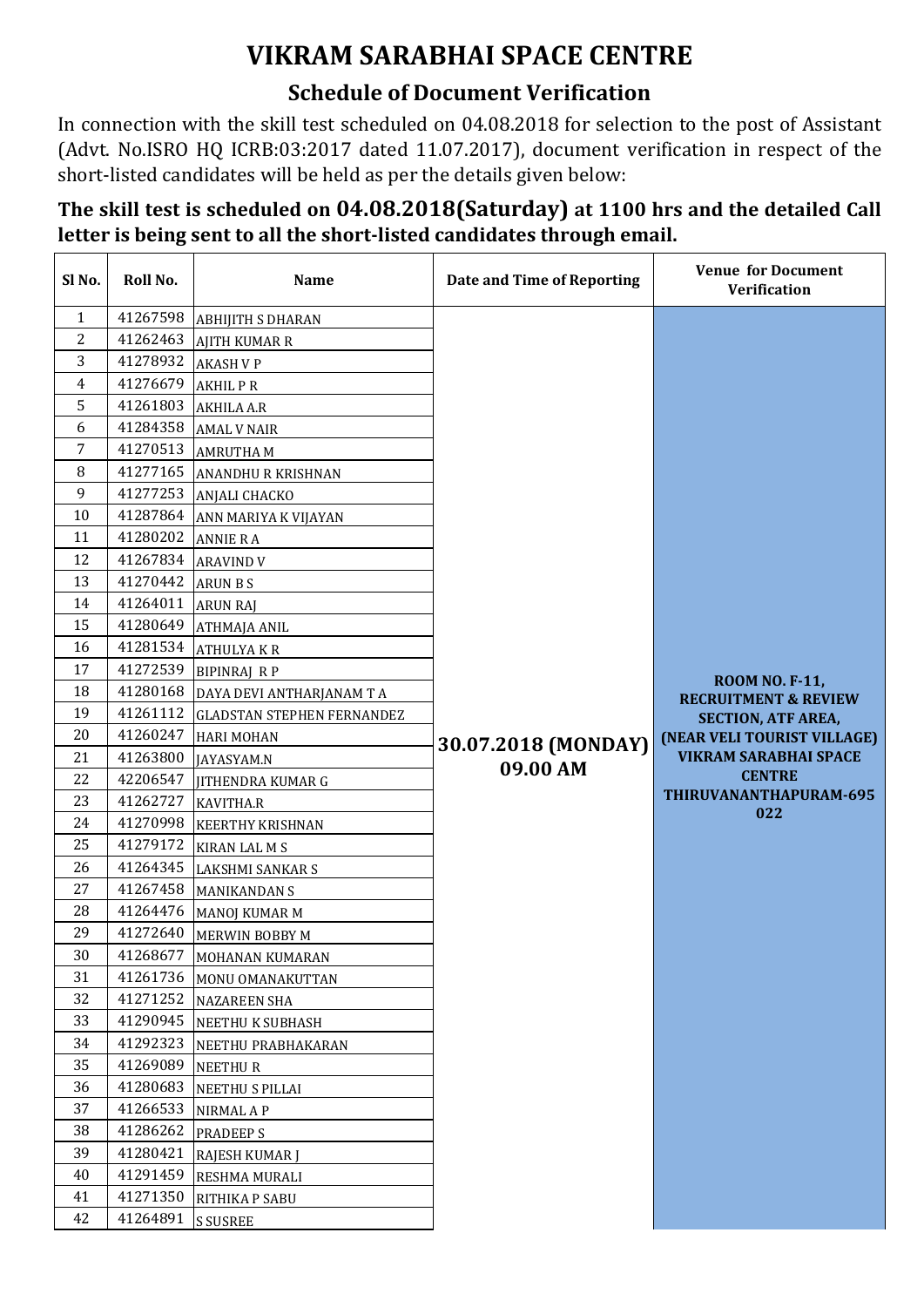| Sl No.         | Roll No.             | <b>Name</b>                               | Date and Time of Reporting | <b>Venue for Document</b><br><b>Verification</b>         |
|----------------|----------------------|-------------------------------------------|----------------------------|----------------------------------------------------------|
| 43             | 41274184             | <b>SALIJA S</b>                           |                            |                                                          |
| 44             | 41273704             | <b>SANOOJ KUMAR S</b>                     |                            |                                                          |
| 45             | 41282657             | <b>SHINE S</b>                            |                            |                                                          |
| 46             | 41272778             | <b>SHYNA S</b>                            |                            |                                                          |
| 47             | 41283465             | SURAJ CR                                  |                            |                                                          |
| 48             | 41281583             | SUSHMI.S                                  | 30.07.2018 (MONDAY)        |                                                          |
| 49             | 41265668             | <b>SYAM SADAN</b>                         | 09.00 AM                   |                                                          |
| 50             | 41278866             | <b>VINAYAK.S</b>                          |                            |                                                          |
| 51             | 41279688             | <b>VINU GOPAL</b>                         |                            |                                                          |
| 52             | 41264044             | <b>VISHNU PRIYA S</b>                     |                            |                                                          |
| 53             | 41262225             | <b>VISHNUSS</b>                           |                            |                                                          |
| 54             | 41273044             | <b>VIVEK S</b>                            |                            |                                                          |
| 55             | 41278457             | YADUKRISHNAN M                            |                            |                                                          |
| $\vert$ 1      | 41280336             | <b>AATHIRA SADAN</b>                      |                            |                                                          |
| $\overline{2}$ | 41261001             | <b>AMALA DINESH</b>                       |                            |                                                          |
| $\overline{3}$ | 41266930             | <b>ANAGHA R NAIR</b>                      |                            |                                                          |
| $\overline{4}$ | 41266141             | <b>ANCHITHA RANI</b>                      |                            |                                                          |
| $5\phantom{1}$ | 41278087             | <b>ANITHAK</b>                            |                            |                                                          |
| $\overline{6}$ | 41284429             | <b>ANJU B NAIR</b>                        |                            |                                                          |
| $\overline{7}$ | 41266868             | <b>ANJU P BINU</b>                        |                            |                                                          |
| 8              | 41293594             | <b>ANTONY JOHN</b>                        |                            |                                                          |
| 9              | 41272233             | <b>ANUTV</b>                              |                            | <b>ROOM NO. F-11,</b><br><b>RECRUITMENT &amp; REVIEW</b> |
| <b>10</b>      | 41270638             | <b>ARATHIU</b>                            |                            | <b>SECTION, ATF AREA,</b>                                |
| <b>11</b>      | 41276746             | <b>ARCHANA PRASAD</b>                     |                            | (NEAR VELI TOURIST VILLAGE)                              |
| <b>12</b>      | 41264300             | <b>ARUNBABUS</b>                          |                            | <b>VIKRAM SARABHAI SPACE</b>                             |
| <b>13</b>      | 41288346             | <b>ARUNKUMAR K R</b>                      |                            | <b>CENTRE</b>                                            |
| <b>14</b>      | 41291827             | <b>ASWATHIT</b>                           |                            | THIRUVANANTHAPURAM-695                                   |
| <b>15</b>      | 41269131             | <b>ASWATHY S</b>                          |                            | 022                                                      |
| <b>16</b>      | 41292506             | <b>ATHULYAMOL P</b>                       |                            |                                                          |
| <b>17</b>      | 41269412             | <b>AYSWARYA JANARDHANAN</b>               |                            |                                                          |
| <b>18</b>      | 41261047             | <b>BIJIN JAMES K</b>                      | <b>30.07.2018 (MONDAY)</b> |                                                          |
| 19             | 41275545             | <b>BINEESH B</b>                          | 01.00 PM                   |                                                          |
| <b>20</b>      | 41265768             | <b>CHANDNI JAYACHANDRAN</b>               |                            |                                                          |
| 21             | 41265153             | <b>DEVI K SANTHOSH</b>                    |                            |                                                          |
| 22             | 41286747             | DHANALAKSHMI M D                          |                            |                                                          |
| 23             | 41260458             | <b>DIYA MARY MATHEW</b>                   |                            |                                                          |
| 24<br>25       | 41274352<br>41288489 | <b>GOKUL V T</b>                          |                            |                                                          |
| 26             | 41265518             | <b>HARIKUMAR A</b>                        |                            |                                                          |
| 27             | 41261599             | <b>INDULEKHAKP</b>                        |                            |                                                          |
| 28             | 41273160             | <b>JAYAKUMARKC</b><br><b>JAYAPRABHA J</b> |                            |                                                          |
| <b>29</b>      | 41273604             | <b>KIRAN VINOD KUMAR</b>                  |                            |                                                          |
| 30             | 41265650             | <b>MUHAMMED RIYAS R</b>                   |                            |                                                          |
| 31             | 41262740             | <b>NEERAJA J PANICKER</b>                 |                            |                                                          |
| 32             | 41288385             | NEETHU K SIVAN                            |                            |                                                          |
| 33             | 41270394             | <b>NICKY CAROLINE S</b>                   |                            |                                                          |
| 34             | 41275200             | NIKHIL M                                  |                            |                                                          |
| 35             | 41274293             | <b>P K ARCHANA</b>                        |                            |                                                          |
| 36             | 41269327             | <b>RAHUL GOPI</b>                         |                            |                                                          |
| 37             | 41262403             | <b>RAKHI AUGUSTINE</b>                    |                            |                                                          |
| 38             | 41287983             | <b>RAVISANKAR R</b>                       |                            |                                                          |
| 39             | 41271484             | <b>REMYAS</b>                             |                            |                                                          |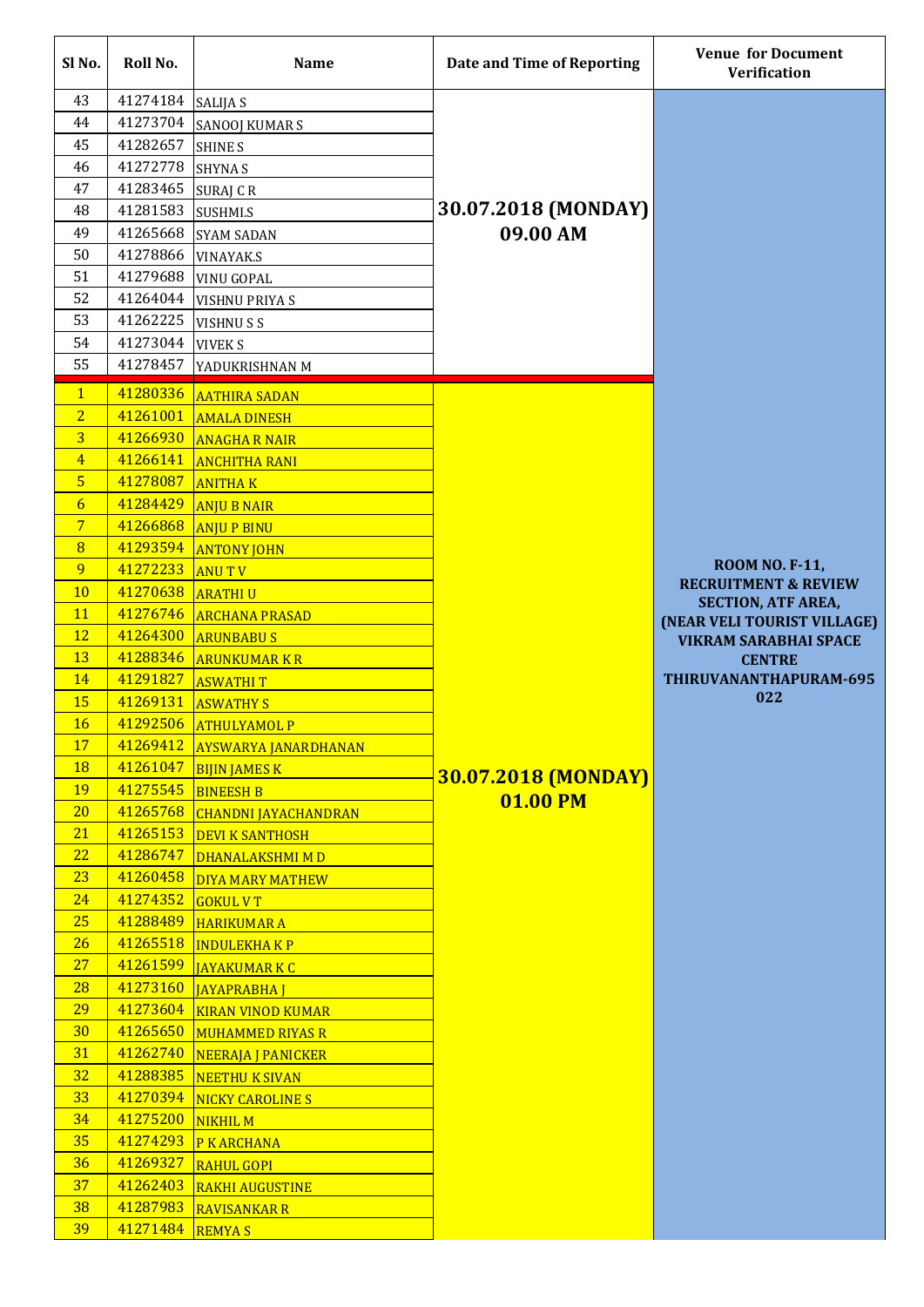| Sl No.              | Roll No.                    | <b>Name</b>                                   | Date and Time of Reporting | <b>Venue for Document</b><br><b>Verification</b>         |
|---------------------|-----------------------------|-----------------------------------------------|----------------------------|----------------------------------------------------------|
| 40                  | 41283197                    | <b>RENUJ</b>                                  |                            |                                                          |
| 41                  | 41260695                    | <b>RIJU VARGHESE</b>                          |                            |                                                          |
| 42                  | 41285544                    | <b>ROSHIN T ROY</b>                           |                            |                                                          |
| 43                  | 41285381                    | <b>SAFEER KM</b>                              |                            |                                                          |
| 44                  | 41291394                    | <b>SAM EAPEN GEORGE</b>                       |                            |                                                          |
| 45                  | 41263195                    |                                               |                            |                                                          |
| 46                  | 41267769                    | <b>SANAND S</b><br><b>SHARLET P MOHAN</b>     | <b>30.07.2018 (MONDAY)</b> |                                                          |
| 47                  | 41269781                    | <b>SHERIN A G</b>                             | 01.00 PM                   |                                                          |
| 48                  | 41266987                    | <b>SREEKANTH PS</b>                           |                            |                                                          |
| 49                  | 41263288                    | <b>SRINIVASAN S NAIR</b>                      |                            |                                                          |
| 50                  | 41278728                    |                                               |                            |                                                          |
| 51                  | 41283672                    | <b>SUHAS K RAMESH</b>                         |                            |                                                          |
| 52                  | 41260503                    | <b>SUNETTA KURIAN</b>                         |                            |                                                          |
| 53                  | 41266944                    | <b>VINITHA R B</b>                            |                            |                                                          |
| 54                  | 41276808                    | <b>VISHNU VINAYAN</b>                         |                            |                                                          |
| 55                  | 41263056                    | <b>VISHNU. M.M</b><br><b>WELWINS</b>          |                            |                                                          |
|                     |                             |                                               |                            |                                                          |
| $\mathbf{1}$        | 41270453                    | <b>AJAY THOMAS LUKOSE</b>                     |                            |                                                          |
| $\overline{2}$<br>3 | 41261383<br>41275595        | <b>AKHIL PRASAD M</b><br><b>AKHILALR</b>      |                            |                                                          |
| 4                   | 41288714                    | <b>AMRITA A</b>                               |                            |                                                          |
| 5                   | 41263464                    | ANU V.S.                                      |                            |                                                          |
| 6                   | 41269064                    | ANU.S.R                                       |                            | <b>ROOM NO. F-11,</b>                                    |
| 7                   | 41263528                    | ANUSREE.V.V                                   |                            | <b>RECRUITMENT &amp; REVIEW</b>                          |
| 8                   | 41276991                    | <b>ARAVIND B.T</b>                            |                            | <b>SECTION, ATF AREA,</b><br>(NEAR VELI TOURIST VILLAGE) |
| 9                   | 41284657                    | <b>ARAVIND MOHAN</b>                          |                            | <b>VIKRAM SARABHAI SPACE</b>                             |
| 10                  |                             | 41270993 ARAVIND P NAIR                       |                            | <b>CENTRE</b>                                            |
| 11<br>12            | 41265414 ARUNGS<br>41269183 | <b>ARUN KUMAR, V.H</b>                        |                            | THIRUVANANTHAPURAM-695                                   |
| 13                  | 41277330                    | ARYA.A.R                                      |                            | 022                                                      |
| 14                  | 41265012                    | ARYA.G.B                                      |                            |                                                          |
| 15                  | 41273201                    | ARYA.J.M                                      |                            |                                                          |
| 16                  | 41269579                    | ARYA.S.S                                      |                            |                                                          |
| 17                  | 41262406                    | <b>ASHA G THOMAS</b>                          |                            |                                                          |
| 18                  | 41267661                    | <b>ASHAN</b>                                  | 31.07.2018                 |                                                          |
| 19                  | 41274040                    | <b>ASWATHY J P</b>                            |                            |                                                          |
| 20                  |                             | 41273098 ASWATHY V S                          | (TUESDAY)                  |                                                          |
| 21                  | 41274271                    | <b>ATHIRA SOMAN</b>                           | 09.00 AM                   |                                                          |
| 22                  | 41268045 ATHIRAVS           |                                               |                            |                                                          |
| 23                  | 41264922                    | <b>B</b> GOKUL                                |                            |                                                          |
| 24                  |                             | 41274415 DEVI CHANDRAN B L                    |                            |                                                          |
| 25                  |                             | 41289708 DONNA THOMAS                         |                            |                                                          |
| 26<br>27            | 41264119<br>41265329        | DRISYA.S.KUMAR<br><b>GAYATHRIS</b>            |                            |                                                          |
| 28                  | 41262975                    | <b>HARIKRISHNAN S</b>                         |                            |                                                          |
| 29                  |                             | 41261368 HYPESHIA V G                         |                            |                                                          |
| 30                  | 41276680                    | <b>INDU.K</b>                                 |                            |                                                          |
| 31                  | 41269493                    | <b>JUDE G GEORGE</b>                          |                            |                                                          |
| 32                  | 41261242                    | <b>KIRANGS</b>                                |                            |                                                          |
| 33                  | 41268880                    | <b>LAKSHMI S BABY</b>                         |                            |                                                          |
| 34                  | 41262785                    | LEKSHMI G S                                   |                            |                                                          |
| 35                  | 41270011                    | <b>LEKSHMIP</b>                               |                            |                                                          |
| 36                  | 41289892                    | MANJU GOPI G                                  |                            |                                                          |
| 37                  | 41262561                    | <b>MARIYA JOHN</b>                            |                            |                                                          |
| 38                  | 41276716                    | MEDHA KRISHNA S                               |                            |                                                          |
| 39<br>40            | 41266908                    | 41287663 NIMMY MENDEZ<br><b>PARVATHY SASI</b> |                            |                                                          |
| 41                  | 41273303                    | PARVATHY.L                                    |                            |                                                          |
| 42                  | 41272448                    | POOJAU                                        |                            |                                                          |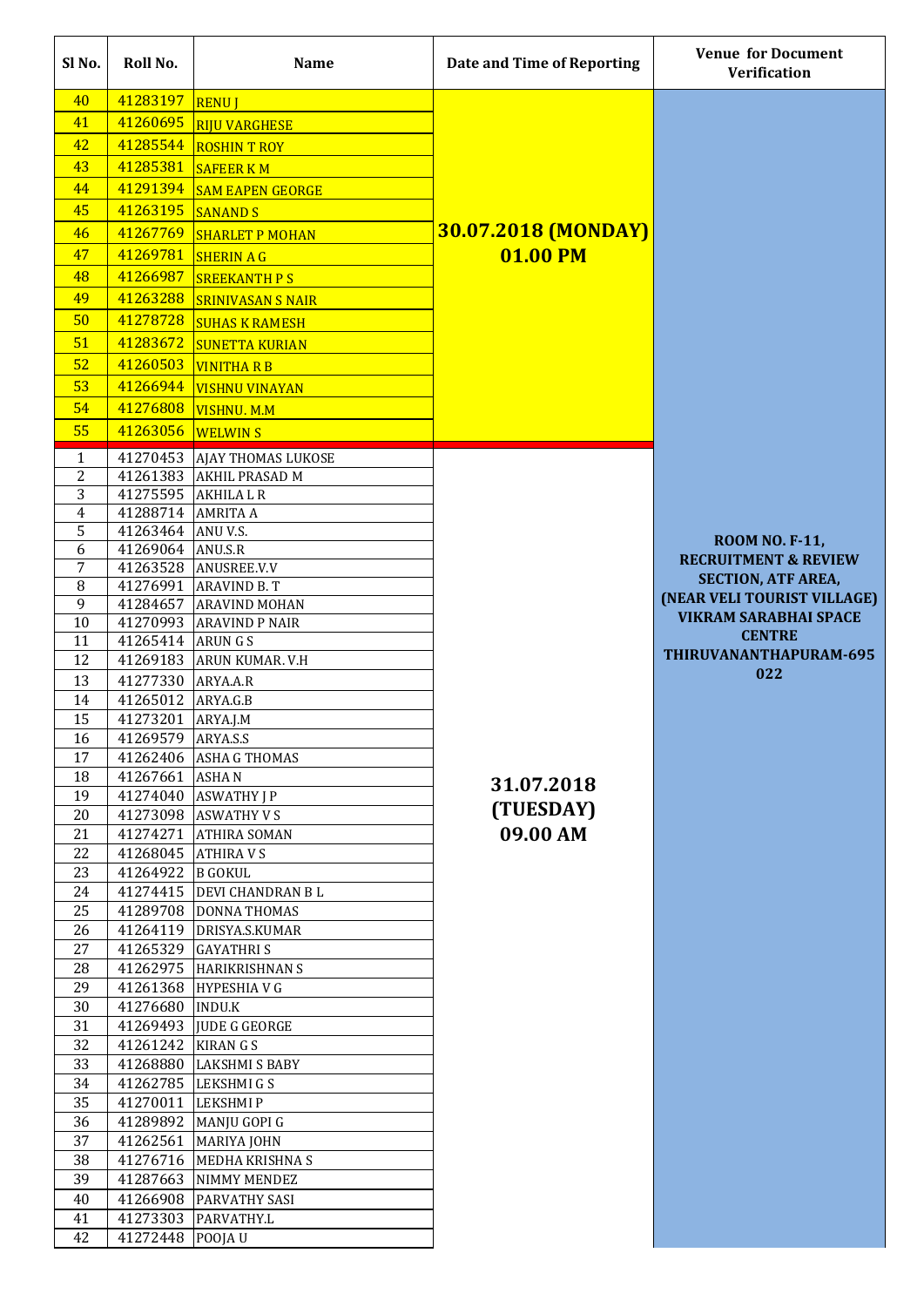| Sl No.                           | Roll No.             | <b>Name</b>                                  | Date and Time of Reporting | <b>Venue for Document</b><br><b>Verification</b>         |
|----------------------------------|----------------------|----------------------------------------------|----------------------------|----------------------------------------------------------|
| 43                               | 41265571             | <b>PRATHEEKSHA S.L</b>                       |                            |                                                          |
| 44                               | 41268403             | <b>RAGINIU</b>                               |                            |                                                          |
| 45                               | 41260665             | RAJ MADHAV KARTIK NAIR                       |                            |                                                          |
| 46                               | 41269037             | <b>REEBA JOSEPH</b>                          |                            |                                                          |
| 47                               | 41278199             | REJITHA A.R                                  |                            |                                                          |
| 48                               | 41273452             | <b>RESHMIUR</b>                              | 31.07.2018                 |                                                          |
| 49<br>50                         | 41282831<br>41278850 | <b>RONALD VPR</b>                            | (TUESDAY)                  |                                                          |
| 51                               | 42206350             | SABARI RAJ S R<br><b>SALINI JOHNSON</b>      | 09.00 AM                   |                                                          |
| 52                               | 41261111             | SHILPA GOPAN S                               |                            |                                                          |
| 53                               | 41274601             | <b>SHIVIJA S</b>                             |                            |                                                          |
| 54                               | 41272536             | <b>SHYNIVS</b>                               |                            |                                                          |
| 55                               | 41261346             | <b>SIBI WILS</b>                             |                            |                                                          |
| 56                               | 41270294             | <b>THANOOJA NIZAM</b>                        |                            |                                                          |
| 57                               | 41270915             | <b>THANUJA RAHMAN</b>                        |                            |                                                          |
| 58                               | 41274032             | <b>VIMAL THARESH</b>                         |                            |                                                          |
| 59                               | 41288254             | <b>VIVEK A</b>                               |                            |                                                          |
| 60                               | 41286373             | YASIMINE BASHEER                             |                            |                                                          |
| $\mathbf{1}$<br>$\overline{2}$   | 41265584             | <b>ABHIRAM R S</b>                           |                            |                                                          |
|                                  | 45106892             | <b>AJEESH SATHYAN</b>                        |                            |                                                          |
| $\overline{3}$                   | 41281654             | <b>AKHIL M</b>                               |                            |                                                          |
| $\overline{4}$<br>5 <sup>5</sup> | 41281543<br>41282921 | <b>AMRUTHA ARJUN</b><br><b>AMRUTHA M LAL</b> |                            | <b>ROOM NO. F-11,</b>                                    |
| $\overline{6}$                   | 41260539             | <b>ANANDHUCB</b>                             |                            | <b>RECRUITMENT &amp; REVIEW</b>                          |
| $\overline{7}$                   |                      | 41263914 ANUPAMA J PRAKASH                   |                            | <b>SECTION, ATF AREA,</b><br>(NEAR VELI TOURIST VILLAGE) |
| 8                                |                      | 41272455 APARNA SJ                           |                            | <b>VIKRAM SARABHAI SPACE</b>                             |
| 9                                | 41281904             | <b>ARCHANA A</b>                             |                            | <b>CENTRE</b>                                            |
| <b>10</b>                        | 41284548 ARYABS      |                                              |                            | THIRUVANANTHAPURAM-695                                   |
| <b>11</b>                        |                      | 41291344 ARYA KAMAL                          |                            | 022                                                      |
| <b>12</b>                        |                      | 41263644 ARYALEKSHMIAS                       |                            |                                                          |
| 13                               | 41261329             | <b>ASHISH JAMES</b>                          |                            |                                                          |
| 14                               | 41285621             | <b>ASWATHI DEV. M</b>                        |                            |                                                          |
| <b>15</b>                        |                      | 41265700 ATHIDHI C NAIR                      | 31.07.2018                 |                                                          |
| <b>16</b>                        | 41277322             | <b>ATHIRAV</b>                               |                            |                                                          |
| <b>17</b>                        | 41261999             | <b>BALU N SATHEESH</b>                       | (TUESDAY)                  |                                                          |
| <b>18</b>                        | 41260395             | <b>BINUMON CT</b>                            | 01.00 PM                   |                                                          |
| <b>19</b>                        | 41291287             | <b>CHARUDATHAN D</b>                         |                            |                                                          |
| 20                               | 41280028             | <b>DEEPAKP</b>                               |                            |                                                          |
| 21                               |                      | 41269085 DEVI KRISHNA. R                     |                            |                                                          |
| 22                               |                      | 41260328 DEVI SADANANDAN                     |                            |                                                          |
| 23                               | 41271434 DIVYAPS     |                                              |                            |                                                          |
| 24                               | 41264769 DIVYA S     |                                              |                            |                                                          |
| 25                               | 41278606             | <b>DRIMSON JOY</b>                           |                            |                                                          |
| 26                               | 41263659             | <b>GOPIKA YESODHARAN</b>                     |                            |                                                          |
| 27                               |                      | 41275643   INDU V NAIR                       |                            |                                                          |
| 28                               | 41261013             | <b>ISWARYA RAJENDRAN</b>                     |                            |                                                          |
| 29                               | 41261953             | <b>JEEJIT SV</b>                             |                            |                                                          |
| 30<br><b>31</b>                  | 41292278 JISHNU M J  | 41287834   JYOTHI LEKSHMI G                  |                            |                                                          |
| 32 <sub>2</sub>                  |                      | 42205349   KARTHIK H J                       |                            |                                                          |
| 33                               | 41261254 KARTHIK P   |                                              |                            |                                                          |
| 34                               |                      | 41290334 LIBI   KOSHY                        |                            |                                                          |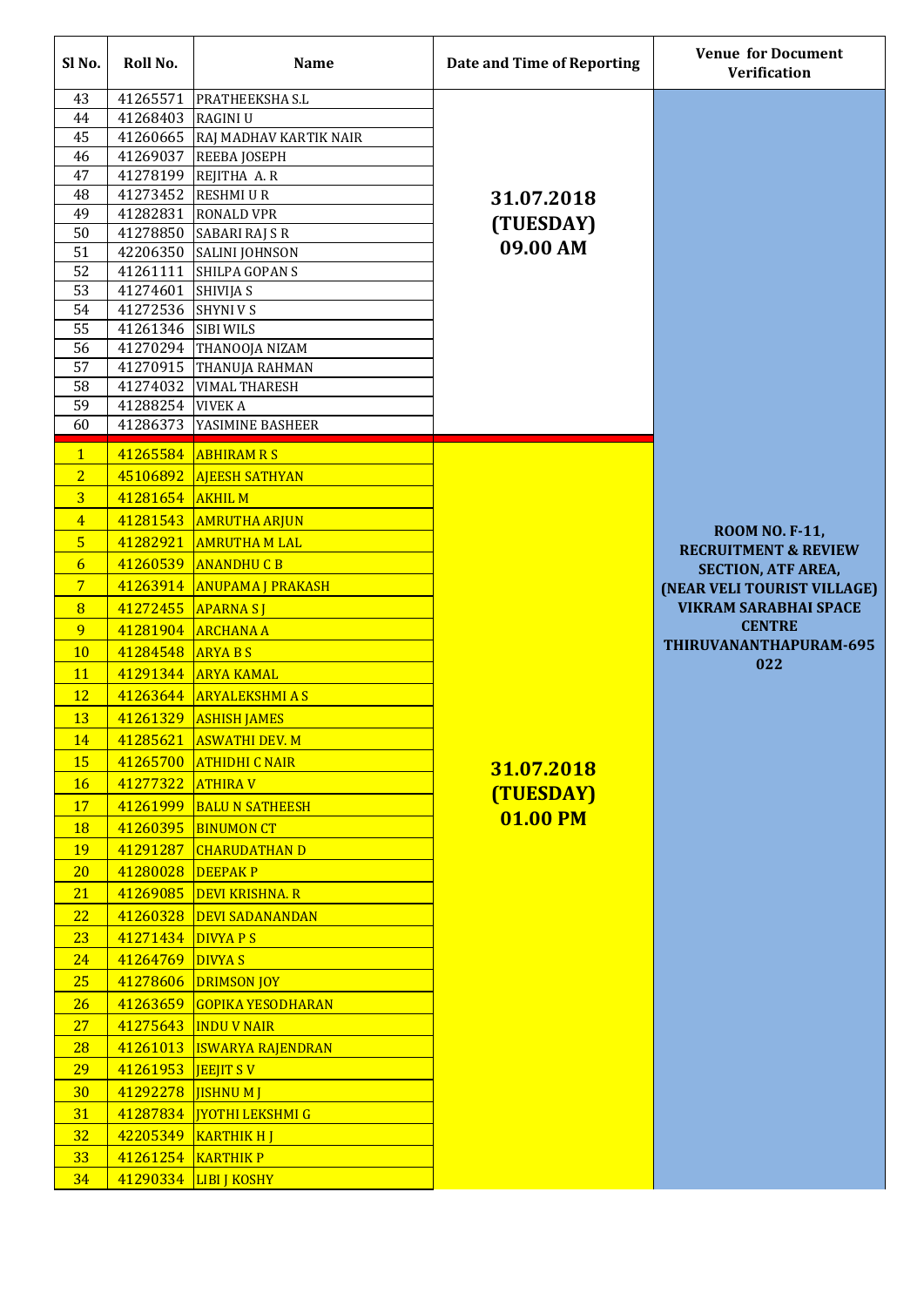| Sl No.         | Roll No.             | <b>Name</b>               | Date and Time of Reporting | <b>Venue for Document</b><br><b>Verification</b>         |
|----------------|----------------------|---------------------------|----------------------------|----------------------------------------------------------|
| 35             | 41262971             | <b>MAHADEV L</b>          |                            |                                                          |
| 36             | 41266169             | <b>MAHALEKSHMIVI</b>      |                            |                                                          |
| 37             | 41260683             | <b>MUHAMMED ANVAR J</b>   |                            |                                                          |
| 38             | 41281962             | <b>ORESTES ALBERT</b>     |                            |                                                          |
| 39             | 41269162             | <b>POOJAKRISHNA RL</b>    |                            |                                                          |
| 40             | 41271493             | <b>PRASANTH R</b>         |                            |                                                          |
| 41             | 41277312             | <b>PRIYANKA H</b>         |                            |                                                          |
| 42             | 41265502             | <b>RAKESH GOKULS</b>      |                            |                                                          |
| 43             | 41275493             | <b>REENA V JOSEPH</b>     | 31.07.2018                 |                                                          |
| 44             | 41263639             | <b>S.ARYA</b>             | (TUESDAY)                  |                                                          |
| 45             | 41267850             | <b>SAJEEV B</b>           | 01.00 PM                   |                                                          |
| 46             | 41269062             | <b>SAJISR</b>             |                            |                                                          |
| 47             | 41276553             | <b>SREE LEKSHMI.S</b>     |                            |                                                          |
| 48             | 41289090             | <b>SREERAGMG</b>          |                            |                                                          |
| 49             | 41278242             | <b>SULAL S</b>            |                            |                                                          |
| 50             | 41262694             | <b>SUMI CYRIAC</b>        |                            |                                                          |
| 51             | 41265150             | <b>SWAPNAR</b>            |                            |                                                          |
| 52             | 41268101             | <b>SWATHY KRISHNA J G</b> |                            |                                                          |
| 53             | 41268773             | <b>SWATHY KRISHNA V S</b> |                            |                                                          |
| 54             | 41268843             | <b>VARSHA ROY</b>         |                            |                                                          |
| 55             | 41272458             | <b>VIDYA JAYAKUMAR</b>    |                            | <b>ROOM NO. F-11,</b>                                    |
| $\mathbf{1}$   | 41283308             | <b>ABHILASH S</b>         |                            | <b>RECRUITMENT &amp; REVIEW</b>                          |
| 2              | 41277005             | <b>ACHU V ANAND</b>       |                            | <b>SECTION, ATF AREA,</b><br>(NEAR VELI TOURIST VILLAGE) |
| 3              |                      | 41288038 ADSURIKAR        |                            | <b>VIKRAM SARABHAI SPACE</b>                             |
| 4              |                      | 41281150 AGHINOSH P S     |                            | <b>CENTRE</b>                                            |
| 5              |                      | 41281106 AKHILA CHANDRAN  |                            | THIRUVANANTHAPURAM-695                                   |
| 6              | 41261320             | <b>AKHILA V S</b>         |                            | 022                                                      |
| $\overline{7}$ | 41269746             | <b>ALEX RUFUS</b>         |                            |                                                          |
| 8              | 41272072             | <b>AMRITHA SL</b>         |                            |                                                          |
| 9              | 41267137             | <b>ANJANA RV</b>          |                            |                                                          |
| 10             |                      | 41292194 ANJU KRISHNANTS  |                            |                                                          |
| 11             | 41266486 ANJUS       |                           |                            |                                                          |
| 12             | 41281505             | APARNA RADHAKRISHNAN S R  |                            |                                                          |
| 13             | 41265449             | <b>ARCHANA V.S.</b>       | 01.08.2018                 |                                                          |
| 14             | 41278654             | ARJUN NARAYANAN           | (WEDNESDAY)                |                                                          |
| 15             | 41280405             | <b>ARUNS</b>              | 09.00 AM                   |                                                          |
| 16             | 42207437             | <b>ARUN V S</b>           |                            |                                                          |
| 17             | 41262121             | <b>ARUNIMA RO</b>         |                            |                                                          |
| 18             | 41267818             | <b>ARYASS</b>             |                            |                                                          |
| 19             | 41272212             | ASHA J S                  |                            |                                                          |
| 20             | 41263647             | <b>ASWATHY RANJAN</b>     |                            |                                                          |
| 21             | 41282246             | <b>ATHIRA PV</b>          |                            |                                                          |
| 22             | 41261215             | <b>ATHIRA S</b>           |                            |                                                          |
| 23             | 41261296             | <b>BHAVYA SJ</b>          |                            |                                                          |
| 24             | 41001691             | <b>DEEPAKK</b>            |                            |                                                          |
| 25             | 41279532             | <b>DEEPAKNK</b>           |                            |                                                          |
| 26             |                      | 41264178 DEVIKA P NAIR    |                            |                                                          |
| 27             | 41279858 FAHIZA F S  |                           |                            |                                                          |
| 28             | 41277609             | <b>HAREESHDASH</b>        |                            |                                                          |
| 29             | 41268046  INDUJA.J.S |                           |                            |                                                          |
| 30             | 41274178<br>41263380 | <b>INDUJALEKSHMI J</b>    |                            |                                                          |
| 31             |                      | <b>JITHIN PS</b>          |                            |                                                          |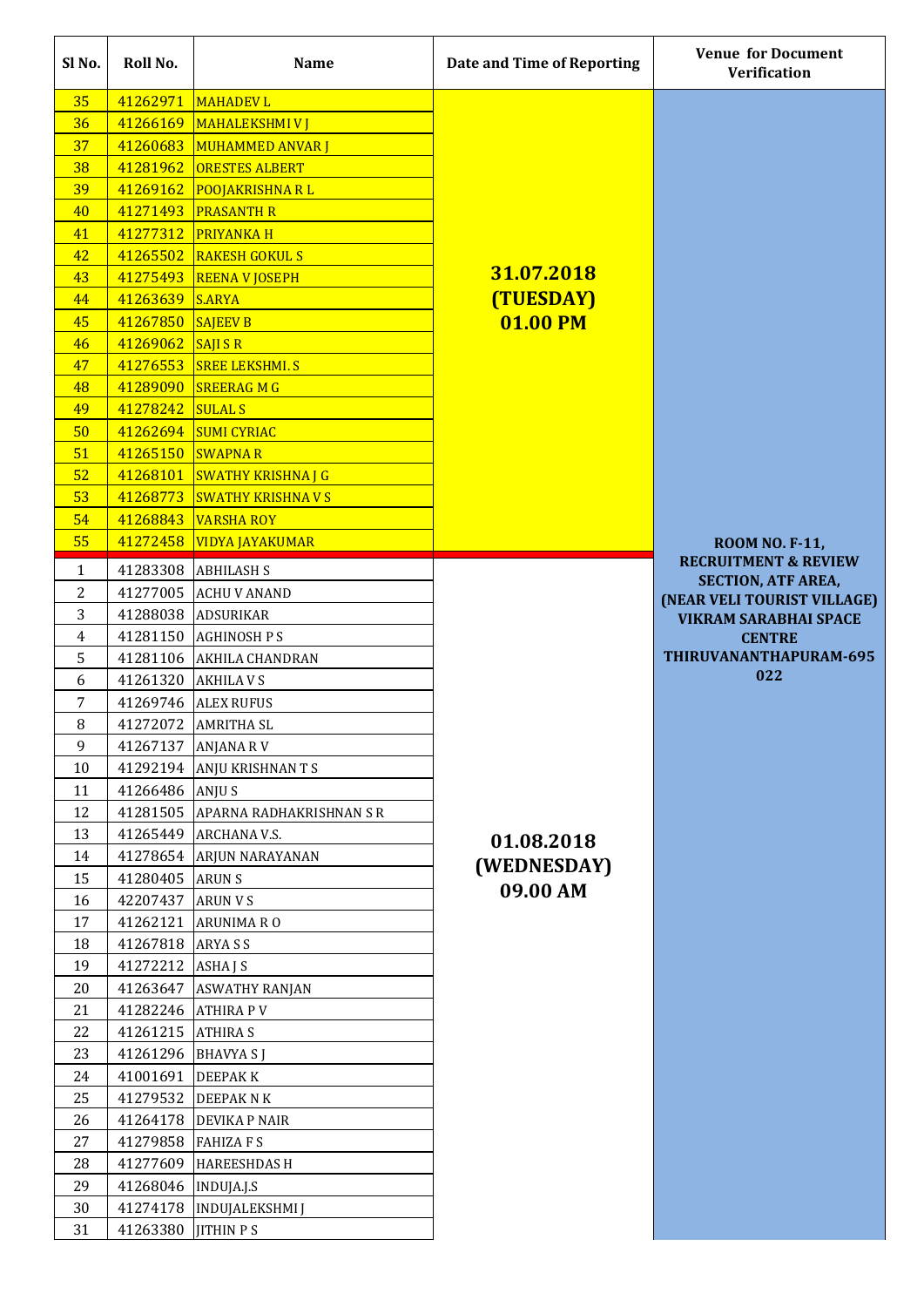| Sl No.         | Roll No.             | <b>Name</b>                               | Date and Time of Reporting | <b>Venue for Document</b><br><b>Verification</b>            |
|----------------|----------------------|-------------------------------------------|----------------------------|-------------------------------------------------------------|
| 32             | 41288383             | K M NIRUPAMA                              |                            |                                                             |
| 33             | 41262572             | <b>KIRAN CS</b>                           |                            |                                                             |
| 34             | 41263662             | <b>KRISHNENDU P M</b>                     |                            |                                                             |
| 35             | 41268929             | MANJU M J                                 |                            |                                                             |
| 36             | 41261903             | <b>MANU PRASAD V</b>                      |                            |                                                             |
| 37             | 41262022             | <b>MRIDHULA R</b>                         |                            |                                                             |
| 38             | 41278513             | <b>NITHIN V</b>                           |                            |                                                             |
| 39             | 41281706             | <b>NITHIN VL</b>                          |                            |                                                             |
| 40             | 41279832             | <b>NITHU SUNIL</b>                        |                            |                                                             |
| 41             | 41290799             | <b>RAHULSP</b>                            |                            |                                                             |
| 42             | 41267215             | <b>RINORAJ S K</b>                        |                            |                                                             |
| 43             | 41274626             | <b>SAJITH KUMAR</b>                       | 01.08.2018                 |                                                             |
| 44             | 41293707             | <b>SALINI SV</b>                          | (WEDNESDAY)                |                                                             |
| 45             | 41261294             | <b>SANEESH S</b>                          | 09.00 AM                   |                                                             |
| 46             | 41274202             | SANJNA SANJAY                             |                            |                                                             |
| 47             | 41279068             | <b>SANTHILAL GK</b>                       |                            |                                                             |
| 48             | 41281770             | <b>SILPAAS</b>                            |                            |                                                             |
| 49             | 41271229             | <b>SMRITHY B S</b>                        |                            |                                                             |
| 50             | 41266440             | <b>SOUMYAJ</b>                            |                            |                                                             |
| 51             | 41287377             | <b>SREEDEVI J B</b>                       |                            | <b>ROOM NO. F-11,</b>                                       |
| 52             | 41261770             | <b>SUBOTH R S</b>                         |                            | <b>RECRUITMENT &amp; REVIEW</b>                             |
| 53             | 41261719             | T.C. NIJINA                               |                            | <b>SECTION, ATF AREA,</b>                                   |
| 54             | 41266789             | <b>THARA R</b>                            |                            | (NEAR VELI TOURIST VILLAGE)<br><b>VIKRAM SARABHAI SPACE</b> |
| 55             | 41284351             | <b>UNNIKRISHNAN S R</b>                   |                            | <b>CENTRE</b>                                               |
| 56             | 41261031             | <b>VAISHNAVI M S</b>                      |                            | THIRUVANANTHAPURAM-695                                      |
| 57             | 41264383             | VIDHYA.V.S                                |                            | 022                                                         |
| 58             | 41268841             | VIDYA VIJAYAN                             |                            |                                                             |
| 59             | 41267597             | <b>VIKAS R S</b>                          |                            |                                                             |
| 60             | 41266890             | VISHNU S SHAJI                            |                            |                                                             |
| $\mathbf{1}$   | 41269639             | <b>AARYA K BABU</b>                       |                            |                                                             |
| $\overline{2}$ | 41261343             | <b>ABHINAND B</b>                         |                            |                                                             |
| $\overline{3}$ | 41267197             | <b>ACHYUTH S R</b>                        |                            |                                                             |
| $\overline{4}$ | 41260962             | <b>AISWARYA B</b>                         |                            |                                                             |
| 5 <sub>5</sub> | 41293605             | <b>AJITHLAL A</b>                         |                            |                                                             |
| $\overline{6}$ | 41276125             | <b>AMRITHA A P</b>                        |                            |                                                             |
| $\overline{7}$ | 41283291             | <b>ANANYASS</b>                           |                            |                                                             |
| 8<br>9         | 41278502             | <b>ANCY JACOB</b>                         | 01.08.2018                 |                                                             |
| <b>10</b>      | 41293525<br>41282454 | <b>ANIL KUMAR I.R</b>                     | <b>(WEDNESDAY)</b>         |                                                             |
| 11             | 41269019             | <b>ANJANA J S</b><br><b>ANJANA SAJEEV</b> |                            |                                                             |
| <b>12</b>      | 41282230             | <b>ANJURB</b>                             | <b>01.00 PM</b>            |                                                             |
| <b>13</b>      | 41277771             | <b>ANOOJ J DEV</b>                        |                            |                                                             |
| 14             | 41261176             | <b>ANOOP MP</b>                           |                            |                                                             |
| <b>15</b>      | 41276317             | <b>ARUL GANESH SS</b>                     |                            |                                                             |
| <b>16</b>      | 41275938             | <b>ARUNIMA A S</b>                        |                            |                                                             |
| <b>17</b>      | 41279872             | <b>ARYA S KRISHNA</b>                     |                            |                                                             |
| <b>18</b>      | 41273107             | <b>ARYA VM</b>                            |                            |                                                             |
| 19             | 41283955             | <b>ASMINA SHEIKH S</b>                    |                            |                                                             |
| 20             | 41261928             | <b>ASWATHY C</b>                          |                            |                                                             |
| 21             | 41292136 ASWATHY J   |                                           |                            |                                                             |
| 22             | 41272570             | ASWATHY.M.S.                              |                            |                                                             |
| 23             | 41262800             | <b>BLESSYMOL A B</b>                      |                            |                                                             |
|                |                      |                                           |                            |                                                             |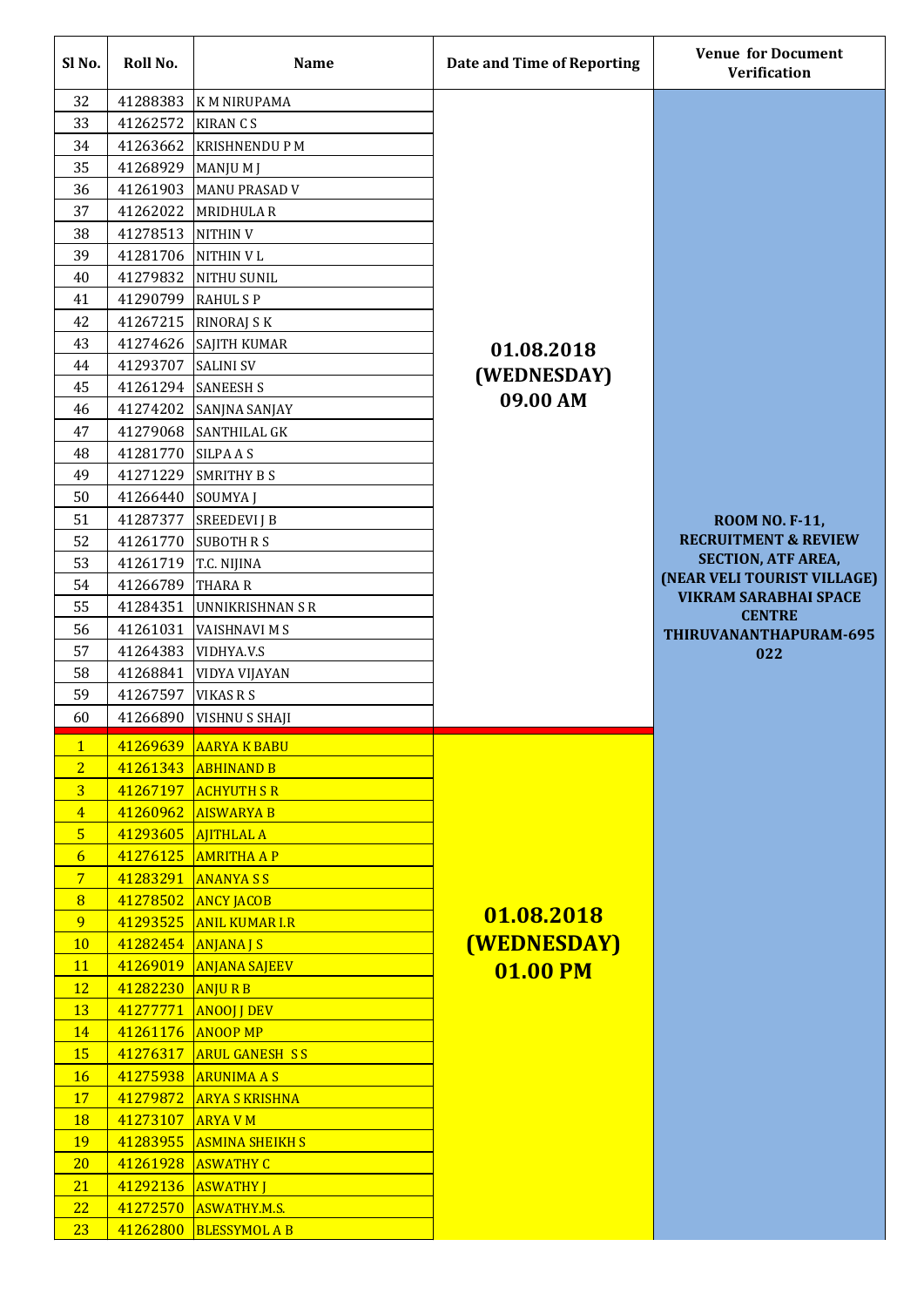| 41274377<br>24<br><b>CHAITHANYA V</b><br>25<br>41271878<br><b>DRISYA SASEENDRAN</b><br>41265450<br>26<br>GOPIKA.G.S<br>27<br>41287978<br><b>INDHUL</b><br>28<br>41269072<br>JOJAGJ<br>29<br>41266289<br><b>KRISHNA BINDHUV</b><br>41266684<br>30<br>LALU J L<br>31<br>41285523<br><b>LEKSHMI ML</b><br>32<br>41262118<br><b>LIJIMON OL</b><br>33<br>41275423<br><b>MARINA VICTOR</b><br><b>ROOM NO. F-11,</b><br>34<br>41268661<br><b>MIDHUNA SUBASH</b><br><b>RECRUITMENT &amp; REVIEW</b><br>35<br>41293516<br>NIKITHA SATISH<br><b>SECTION, ATF AREA,</b><br>36<br>41291087<br><b>PARVATHY PS</b><br>01.08.2018<br><b>(NEAR VELI TOURIST</b><br>37<br>41284305<br><b>PARVATHY S</b><br><b>(WEDNESDAY)</b><br><b>VILLAGE)</b><br>41281862<br>38<br><b>PRANAVPI</b><br><b>VIKRAM SARABHAI SPACE</b><br>01.00 PM<br>41265579<br>39<br><b>PREETHI VIJAYAN</b><br><b>CENTRE</b><br>41261827<br><b>PRIYA PS</b><br>40<br>THIRUVANANTHAPURAM-<br>41271317<br>41<br><b>REENA CHANDRAN</b><br>695 022<br>41263011<br>42<br><b>REJI RAMACHANDRAN</b><br>41263192<br>43<br><b>RESHMAAR</b><br>41265122<br>44<br><b>REVATHY M</b><br>41272365 S JOSEPH SELVARAJ<br>45<br>41267645 SAJIN S S<br>46<br>47<br>41261321 SARATH S<br>41269784<br><b>SINDHUS</b><br>48<br>41264513<br>49<br><b>SREESHILPA A S</b><br>41269197<br>50<br><b>SUJITH LAL S R</b><br>41278995<br>51<br><b>SWAROOP MOHAN CS</b><br>52<br>41279695<br><b>VAISHNAVI LK</b><br>53<br>41267738<br><b>VEENA.L</b><br>41266176 VIJAYALEKSHMI V<br>54<br>41285592<br>55<br><b>VIPINUV</b><br>41269928<br>$\mathbf{1}$<br><b>ABHAYARAJ T P</b><br>$\overline{2}$<br>41260621<br><b>ABHIJITH V A</b><br>3<br>41270777<br><b>ABHIJITH V R</b><br>$\overline{4}$<br>41268043<br><b>ABHINIT R</b><br><b>MULTI-PURPOSE HALL,</b><br>5<br>41268884<br><b>ABHIRAMI SUDEESH</b><br>ATF AREA,<br>6<br>41283492<br><b>ABIN BABY</b><br>(NEAR VELI TOURIST<br>03.08.2018<br>7<br>41279523<br><b>ABISH K</b><br><b>VILLAGE)</b><br>(FRIDAY)<br>8<br>41290942<br><b>AFSALPS</b><br>9<br>41271747<br><b>AGHILD</b><br>09.00 AM<br><b>CENTRE</b><br>10<br>41267295<br>AISWARYA-P-VENKITESH<br>11<br>41293212<br>AJAS C K<br>695 022<br>12<br>41261895<br>AKHIL V.H.<br>13<br>41276829<br><b>ALBERT VARGHESE</b><br>14<br>41280317<br><b>AMALA MARY JOHN</b><br>15<br>41265018<br><b>AMBILIM</b><br>16<br>41280832<br><b>AMRUTHA DEVARAJ</b><br>17<br>41282548<br><b>AMRUTHA JAYARAJ</b><br>$18\,$<br>41272771<br>ANAGHARAJ R<br>19 | Sl <sub>No.</sub> | Roll No. | <b>Name</b>        | Date and Time of Reporting | <b>Venue for Document</b><br><b>Verification</b> |
|------------------------------------------------------------------------------------------------------------------------------------------------------------------------------------------------------------------------------------------------------------------------------------------------------------------------------------------------------------------------------------------------------------------------------------------------------------------------------------------------------------------------------------------------------------------------------------------------------------------------------------------------------------------------------------------------------------------------------------------------------------------------------------------------------------------------------------------------------------------------------------------------------------------------------------------------------------------------------------------------------------------------------------------------------------------------------------------------------------------------------------------------------------------------------------------------------------------------------------------------------------------------------------------------------------------------------------------------------------------------------------------------------------------------------------------------------------------------------------------------------------------------------------------------------------------------------------------------------------------------------------------------------------------------------------------------------------------------------------------------------------------------------------------------------------------------------------------------------------------------------------------------------------------------------------------------------------------------------------------------------------------------------------------------------------------------------------------------------------------------------------------------------------------------------------------------------------------------------------------------------------------------------------------------------------------------------------------------------------------------------------------------------------------------------------------------------------------------|-------------------|----------|--------------------|----------------------------|--------------------------------------------------|
|                                                                                                                                                                                                                                                                                                                                                                                                                                                                                                                                                                                                                                                                                                                                                                                                                                                                                                                                                                                                                                                                                                                                                                                                                                                                                                                                                                                                                                                                                                                                                                                                                                                                                                                                                                                                                                                                                                                                                                                                                                                                                                                                                                                                                                                                                                                                                                                                                                                                        |                   |          |                    |                            |                                                  |
|                                                                                                                                                                                                                                                                                                                                                                                                                                                                                                                                                                                                                                                                                                                                                                                                                                                                                                                                                                                                                                                                                                                                                                                                                                                                                                                                                                                                                                                                                                                                                                                                                                                                                                                                                                                                                                                                                                                                                                                                                                                                                                                                                                                                                                                                                                                                                                                                                                                                        |                   |          |                    |                            |                                                  |
|                                                                                                                                                                                                                                                                                                                                                                                                                                                                                                                                                                                                                                                                                                                                                                                                                                                                                                                                                                                                                                                                                                                                                                                                                                                                                                                                                                                                                                                                                                                                                                                                                                                                                                                                                                                                                                                                                                                                                                                                                                                                                                                                                                                                                                                                                                                                                                                                                                                                        |                   |          |                    |                            |                                                  |
|                                                                                                                                                                                                                                                                                                                                                                                                                                                                                                                                                                                                                                                                                                                                                                                                                                                                                                                                                                                                                                                                                                                                                                                                                                                                                                                                                                                                                                                                                                                                                                                                                                                                                                                                                                                                                                                                                                                                                                                                                                                                                                                                                                                                                                                                                                                                                                                                                                                                        |                   |          |                    |                            |                                                  |
|                                                                                                                                                                                                                                                                                                                                                                                                                                                                                                                                                                                                                                                                                                                                                                                                                                                                                                                                                                                                                                                                                                                                                                                                                                                                                                                                                                                                                                                                                                                                                                                                                                                                                                                                                                                                                                                                                                                                                                                                                                                                                                                                                                                                                                                                                                                                                                                                                                                                        |                   |          |                    |                            |                                                  |
|                                                                                                                                                                                                                                                                                                                                                                                                                                                                                                                                                                                                                                                                                                                                                                                                                                                                                                                                                                                                                                                                                                                                                                                                                                                                                                                                                                                                                                                                                                                                                                                                                                                                                                                                                                                                                                                                                                                                                                                                                                                                                                                                                                                                                                                                                                                                                                                                                                                                        |                   |          |                    |                            |                                                  |
|                                                                                                                                                                                                                                                                                                                                                                                                                                                                                                                                                                                                                                                                                                                                                                                                                                                                                                                                                                                                                                                                                                                                                                                                                                                                                                                                                                                                                                                                                                                                                                                                                                                                                                                                                                                                                                                                                                                                                                                                                                                                                                                                                                                                                                                                                                                                                                                                                                                                        |                   |          |                    |                            |                                                  |
|                                                                                                                                                                                                                                                                                                                                                                                                                                                                                                                                                                                                                                                                                                                                                                                                                                                                                                                                                                                                                                                                                                                                                                                                                                                                                                                                                                                                                                                                                                                                                                                                                                                                                                                                                                                                                                                                                                                                                                                                                                                                                                                                                                                                                                                                                                                                                                                                                                                                        |                   |          |                    |                            |                                                  |
|                                                                                                                                                                                                                                                                                                                                                                                                                                                                                                                                                                                                                                                                                                                                                                                                                                                                                                                                                                                                                                                                                                                                                                                                                                                                                                                                                                                                                                                                                                                                                                                                                                                                                                                                                                                                                                                                                                                                                                                                                                                                                                                                                                                                                                                                                                                                                                                                                                                                        |                   |          |                    |                            |                                                  |
|                                                                                                                                                                                                                                                                                                                                                                                                                                                                                                                                                                                                                                                                                                                                                                                                                                                                                                                                                                                                                                                                                                                                                                                                                                                                                                                                                                                                                                                                                                                                                                                                                                                                                                                                                                                                                                                                                                                                                                                                                                                                                                                                                                                                                                                                                                                                                                                                                                                                        |                   |          |                    |                            |                                                  |
|                                                                                                                                                                                                                                                                                                                                                                                                                                                                                                                                                                                                                                                                                                                                                                                                                                                                                                                                                                                                                                                                                                                                                                                                                                                                                                                                                                                                                                                                                                                                                                                                                                                                                                                                                                                                                                                                                                                                                                                                                                                                                                                                                                                                                                                                                                                                                                                                                                                                        |                   |          |                    |                            |                                                  |
|                                                                                                                                                                                                                                                                                                                                                                                                                                                                                                                                                                                                                                                                                                                                                                                                                                                                                                                                                                                                                                                                                                                                                                                                                                                                                                                                                                                                                                                                                                                                                                                                                                                                                                                                                                                                                                                                                                                                                                                                                                                                                                                                                                                                                                                                                                                                                                                                                                                                        |                   |          |                    |                            |                                                  |
|                                                                                                                                                                                                                                                                                                                                                                                                                                                                                                                                                                                                                                                                                                                                                                                                                                                                                                                                                                                                                                                                                                                                                                                                                                                                                                                                                                                                                                                                                                                                                                                                                                                                                                                                                                                                                                                                                                                                                                                                                                                                                                                                                                                                                                                                                                                                                                                                                                                                        |                   |          |                    |                            |                                                  |
|                                                                                                                                                                                                                                                                                                                                                                                                                                                                                                                                                                                                                                                                                                                                                                                                                                                                                                                                                                                                                                                                                                                                                                                                                                                                                                                                                                                                                                                                                                                                                                                                                                                                                                                                                                                                                                                                                                                                                                                                                                                                                                                                                                                                                                                                                                                                                                                                                                                                        |                   |          |                    |                            |                                                  |
|                                                                                                                                                                                                                                                                                                                                                                                                                                                                                                                                                                                                                                                                                                                                                                                                                                                                                                                                                                                                                                                                                                                                                                                                                                                                                                                                                                                                                                                                                                                                                                                                                                                                                                                                                                                                                                                                                                                                                                                                                                                                                                                                                                                                                                                                                                                                                                                                                                                                        |                   |          |                    |                            |                                                  |
|                                                                                                                                                                                                                                                                                                                                                                                                                                                                                                                                                                                                                                                                                                                                                                                                                                                                                                                                                                                                                                                                                                                                                                                                                                                                                                                                                                                                                                                                                                                                                                                                                                                                                                                                                                                                                                                                                                                                                                                                                                                                                                                                                                                                                                                                                                                                                                                                                                                                        |                   |          |                    |                            |                                                  |
|                                                                                                                                                                                                                                                                                                                                                                                                                                                                                                                                                                                                                                                                                                                                                                                                                                                                                                                                                                                                                                                                                                                                                                                                                                                                                                                                                                                                                                                                                                                                                                                                                                                                                                                                                                                                                                                                                                                                                                                                                                                                                                                                                                                                                                                                                                                                                                                                                                                                        |                   |          |                    |                            |                                                  |
|                                                                                                                                                                                                                                                                                                                                                                                                                                                                                                                                                                                                                                                                                                                                                                                                                                                                                                                                                                                                                                                                                                                                                                                                                                                                                                                                                                                                                                                                                                                                                                                                                                                                                                                                                                                                                                                                                                                                                                                                                                                                                                                                                                                                                                                                                                                                                                                                                                                                        |                   |          |                    |                            |                                                  |
|                                                                                                                                                                                                                                                                                                                                                                                                                                                                                                                                                                                                                                                                                                                                                                                                                                                                                                                                                                                                                                                                                                                                                                                                                                                                                                                                                                                                                                                                                                                                                                                                                                                                                                                                                                                                                                                                                                                                                                                                                                                                                                                                                                                                                                                                                                                                                                                                                                                                        |                   |          |                    |                            |                                                  |
|                                                                                                                                                                                                                                                                                                                                                                                                                                                                                                                                                                                                                                                                                                                                                                                                                                                                                                                                                                                                                                                                                                                                                                                                                                                                                                                                                                                                                                                                                                                                                                                                                                                                                                                                                                                                                                                                                                                                                                                                                                                                                                                                                                                                                                                                                                                                                                                                                                                                        |                   |          |                    |                            |                                                  |
|                                                                                                                                                                                                                                                                                                                                                                                                                                                                                                                                                                                                                                                                                                                                                                                                                                                                                                                                                                                                                                                                                                                                                                                                                                                                                                                                                                                                                                                                                                                                                                                                                                                                                                                                                                                                                                                                                                                                                                                                                                                                                                                                                                                                                                                                                                                                                                                                                                                                        |                   |          |                    |                            |                                                  |
|                                                                                                                                                                                                                                                                                                                                                                                                                                                                                                                                                                                                                                                                                                                                                                                                                                                                                                                                                                                                                                                                                                                                                                                                                                                                                                                                                                                                                                                                                                                                                                                                                                                                                                                                                                                                                                                                                                                                                                                                                                                                                                                                                                                                                                                                                                                                                                                                                                                                        |                   |          |                    |                            |                                                  |
|                                                                                                                                                                                                                                                                                                                                                                                                                                                                                                                                                                                                                                                                                                                                                                                                                                                                                                                                                                                                                                                                                                                                                                                                                                                                                                                                                                                                                                                                                                                                                                                                                                                                                                                                                                                                                                                                                                                                                                                                                                                                                                                                                                                                                                                                                                                                                                                                                                                                        |                   |          |                    |                            |                                                  |
|                                                                                                                                                                                                                                                                                                                                                                                                                                                                                                                                                                                                                                                                                                                                                                                                                                                                                                                                                                                                                                                                                                                                                                                                                                                                                                                                                                                                                                                                                                                                                                                                                                                                                                                                                                                                                                                                                                                                                                                                                                                                                                                                                                                                                                                                                                                                                                                                                                                                        |                   |          |                    |                            |                                                  |
|                                                                                                                                                                                                                                                                                                                                                                                                                                                                                                                                                                                                                                                                                                                                                                                                                                                                                                                                                                                                                                                                                                                                                                                                                                                                                                                                                                                                                                                                                                                                                                                                                                                                                                                                                                                                                                                                                                                                                                                                                                                                                                                                                                                                                                                                                                                                                                                                                                                                        |                   |          |                    |                            |                                                  |
|                                                                                                                                                                                                                                                                                                                                                                                                                                                                                                                                                                                                                                                                                                                                                                                                                                                                                                                                                                                                                                                                                                                                                                                                                                                                                                                                                                                                                                                                                                                                                                                                                                                                                                                                                                                                                                                                                                                                                                                                                                                                                                                                                                                                                                                                                                                                                                                                                                                                        |                   |          |                    |                            |                                                  |
|                                                                                                                                                                                                                                                                                                                                                                                                                                                                                                                                                                                                                                                                                                                                                                                                                                                                                                                                                                                                                                                                                                                                                                                                                                                                                                                                                                                                                                                                                                                                                                                                                                                                                                                                                                                                                                                                                                                                                                                                                                                                                                                                                                                                                                                                                                                                                                                                                                                                        |                   |          |                    |                            |                                                  |
|                                                                                                                                                                                                                                                                                                                                                                                                                                                                                                                                                                                                                                                                                                                                                                                                                                                                                                                                                                                                                                                                                                                                                                                                                                                                                                                                                                                                                                                                                                                                                                                                                                                                                                                                                                                                                                                                                                                                                                                                                                                                                                                                                                                                                                                                                                                                                                                                                                                                        |                   |          |                    |                            |                                                  |
|                                                                                                                                                                                                                                                                                                                                                                                                                                                                                                                                                                                                                                                                                                                                                                                                                                                                                                                                                                                                                                                                                                                                                                                                                                                                                                                                                                                                                                                                                                                                                                                                                                                                                                                                                                                                                                                                                                                                                                                                                                                                                                                                                                                                                                                                                                                                                                                                                                                                        |                   |          |                    |                            |                                                  |
|                                                                                                                                                                                                                                                                                                                                                                                                                                                                                                                                                                                                                                                                                                                                                                                                                                                                                                                                                                                                                                                                                                                                                                                                                                                                                                                                                                                                                                                                                                                                                                                                                                                                                                                                                                                                                                                                                                                                                                                                                                                                                                                                                                                                                                                                                                                                                                                                                                                                        |                   |          |                    |                            |                                                  |
|                                                                                                                                                                                                                                                                                                                                                                                                                                                                                                                                                                                                                                                                                                                                                                                                                                                                                                                                                                                                                                                                                                                                                                                                                                                                                                                                                                                                                                                                                                                                                                                                                                                                                                                                                                                                                                                                                                                                                                                                                                                                                                                                                                                                                                                                                                                                                                                                                                                                        |                   |          |                    |                            |                                                  |
|                                                                                                                                                                                                                                                                                                                                                                                                                                                                                                                                                                                                                                                                                                                                                                                                                                                                                                                                                                                                                                                                                                                                                                                                                                                                                                                                                                                                                                                                                                                                                                                                                                                                                                                                                                                                                                                                                                                                                                                                                                                                                                                                                                                                                                                                                                                                                                                                                                                                        |                   |          |                    |                            |                                                  |
|                                                                                                                                                                                                                                                                                                                                                                                                                                                                                                                                                                                                                                                                                                                                                                                                                                                                                                                                                                                                                                                                                                                                                                                                                                                                                                                                                                                                                                                                                                                                                                                                                                                                                                                                                                                                                                                                                                                                                                                                                                                                                                                                                                                                                                                                                                                                                                                                                                                                        |                   |          |                    |                            |                                                  |
|                                                                                                                                                                                                                                                                                                                                                                                                                                                                                                                                                                                                                                                                                                                                                                                                                                                                                                                                                                                                                                                                                                                                                                                                                                                                                                                                                                                                                                                                                                                                                                                                                                                                                                                                                                                                                                                                                                                                                                                                                                                                                                                                                                                                                                                                                                                                                                                                                                                                        |                   |          |                    |                            |                                                  |
|                                                                                                                                                                                                                                                                                                                                                                                                                                                                                                                                                                                                                                                                                                                                                                                                                                                                                                                                                                                                                                                                                                                                                                                                                                                                                                                                                                                                                                                                                                                                                                                                                                                                                                                                                                                                                                                                                                                                                                                                                                                                                                                                                                                                                                                                                                                                                                                                                                                                        |                   |          |                    |                            |                                                  |
|                                                                                                                                                                                                                                                                                                                                                                                                                                                                                                                                                                                                                                                                                                                                                                                                                                                                                                                                                                                                                                                                                                                                                                                                                                                                                                                                                                                                                                                                                                                                                                                                                                                                                                                                                                                                                                                                                                                                                                                                                                                                                                                                                                                                                                                                                                                                                                                                                                                                        |                   |          |                    |                            |                                                  |
|                                                                                                                                                                                                                                                                                                                                                                                                                                                                                                                                                                                                                                                                                                                                                                                                                                                                                                                                                                                                                                                                                                                                                                                                                                                                                                                                                                                                                                                                                                                                                                                                                                                                                                                                                                                                                                                                                                                                                                                                                                                                                                                                                                                                                                                                                                                                                                                                                                                                        |                   |          |                    |                            |                                                  |
|                                                                                                                                                                                                                                                                                                                                                                                                                                                                                                                                                                                                                                                                                                                                                                                                                                                                                                                                                                                                                                                                                                                                                                                                                                                                                                                                                                                                                                                                                                                                                                                                                                                                                                                                                                                                                                                                                                                                                                                                                                                                                                                                                                                                                                                                                                                                                                                                                                                                        |                   |          |                    |                            |                                                  |
|                                                                                                                                                                                                                                                                                                                                                                                                                                                                                                                                                                                                                                                                                                                                                                                                                                                                                                                                                                                                                                                                                                                                                                                                                                                                                                                                                                                                                                                                                                                                                                                                                                                                                                                                                                                                                                                                                                                                                                                                                                                                                                                                                                                                                                                                                                                                                                                                                                                                        |                   |          |                    |                            |                                                  |
|                                                                                                                                                                                                                                                                                                                                                                                                                                                                                                                                                                                                                                                                                                                                                                                                                                                                                                                                                                                                                                                                                                                                                                                                                                                                                                                                                                                                                                                                                                                                                                                                                                                                                                                                                                                                                                                                                                                                                                                                                                                                                                                                                                                                                                                                                                                                                                                                                                                                        |                   |          |                    |                            | <b>VIKRAM SARABHAI SPACE</b>                     |
|                                                                                                                                                                                                                                                                                                                                                                                                                                                                                                                                                                                                                                                                                                                                                                                                                                                                                                                                                                                                                                                                                                                                                                                                                                                                                                                                                                                                                                                                                                                                                                                                                                                                                                                                                                                                                                                                                                                                                                                                                                                                                                                                                                                                                                                                                                                                                                                                                                                                        |                   |          |                    |                            |                                                  |
|                                                                                                                                                                                                                                                                                                                                                                                                                                                                                                                                                                                                                                                                                                                                                                                                                                                                                                                                                                                                                                                                                                                                                                                                                                                                                                                                                                                                                                                                                                                                                                                                                                                                                                                                                                                                                                                                                                                                                                                                                                                                                                                                                                                                                                                                                                                                                                                                                                                                        |                   |          |                    |                            | THIRUVANANTHAPURAM-                              |
|                                                                                                                                                                                                                                                                                                                                                                                                                                                                                                                                                                                                                                                                                                                                                                                                                                                                                                                                                                                                                                                                                                                                                                                                                                                                                                                                                                                                                                                                                                                                                                                                                                                                                                                                                                                                                                                                                                                                                                                                                                                                                                                                                                                                                                                                                                                                                                                                                                                                        |                   |          |                    |                            |                                                  |
|                                                                                                                                                                                                                                                                                                                                                                                                                                                                                                                                                                                                                                                                                                                                                                                                                                                                                                                                                                                                                                                                                                                                                                                                                                                                                                                                                                                                                                                                                                                                                                                                                                                                                                                                                                                                                                                                                                                                                                                                                                                                                                                                                                                                                                                                                                                                                                                                                                                                        |                   |          |                    |                            |                                                  |
|                                                                                                                                                                                                                                                                                                                                                                                                                                                                                                                                                                                                                                                                                                                                                                                                                                                                                                                                                                                                                                                                                                                                                                                                                                                                                                                                                                                                                                                                                                                                                                                                                                                                                                                                                                                                                                                                                                                                                                                                                                                                                                                                                                                                                                                                                                                                                                                                                                                                        |                   |          |                    |                            |                                                  |
|                                                                                                                                                                                                                                                                                                                                                                                                                                                                                                                                                                                                                                                                                                                                                                                                                                                                                                                                                                                                                                                                                                                                                                                                                                                                                                                                                                                                                                                                                                                                                                                                                                                                                                                                                                                                                                                                                                                                                                                                                                                                                                                                                                                                                                                                                                                                                                                                                                                                        |                   |          |                    |                            |                                                  |
|                                                                                                                                                                                                                                                                                                                                                                                                                                                                                                                                                                                                                                                                                                                                                                                                                                                                                                                                                                                                                                                                                                                                                                                                                                                                                                                                                                                                                                                                                                                                                                                                                                                                                                                                                                                                                                                                                                                                                                                                                                                                                                                                                                                                                                                                                                                                                                                                                                                                        |                   |          |                    |                            |                                                  |
|                                                                                                                                                                                                                                                                                                                                                                                                                                                                                                                                                                                                                                                                                                                                                                                                                                                                                                                                                                                                                                                                                                                                                                                                                                                                                                                                                                                                                                                                                                                                                                                                                                                                                                                                                                                                                                                                                                                                                                                                                                                                                                                                                                                                                                                                                                                                                                                                                                                                        |                   |          |                    |                            |                                                  |
|                                                                                                                                                                                                                                                                                                                                                                                                                                                                                                                                                                                                                                                                                                                                                                                                                                                                                                                                                                                                                                                                                                                                                                                                                                                                                                                                                                                                                                                                                                                                                                                                                                                                                                                                                                                                                                                                                                                                                                                                                                                                                                                                                                                                                                                                                                                                                                                                                                                                        |                   |          |                    |                            |                                                  |
|                                                                                                                                                                                                                                                                                                                                                                                                                                                                                                                                                                                                                                                                                                                                                                                                                                                                                                                                                                                                                                                                                                                                                                                                                                                                                                                                                                                                                                                                                                                                                                                                                                                                                                                                                                                                                                                                                                                                                                                                                                                                                                                                                                                                                                                                                                                                                                                                                                                                        |                   | 41287084 | <b>ANIL ANTONY</b> |                            |                                                  |
| 20<br>41283455<br><b>ANISH NU</b>                                                                                                                                                                                                                                                                                                                                                                                                                                                                                                                                                                                                                                                                                                                                                                                                                                                                                                                                                                                                                                                                                                                                                                                                                                                                                                                                                                                                                                                                                                                                                                                                                                                                                                                                                                                                                                                                                                                                                                                                                                                                                                                                                                                                                                                                                                                                                                                                                                      |                   |          |                    |                            |                                                  |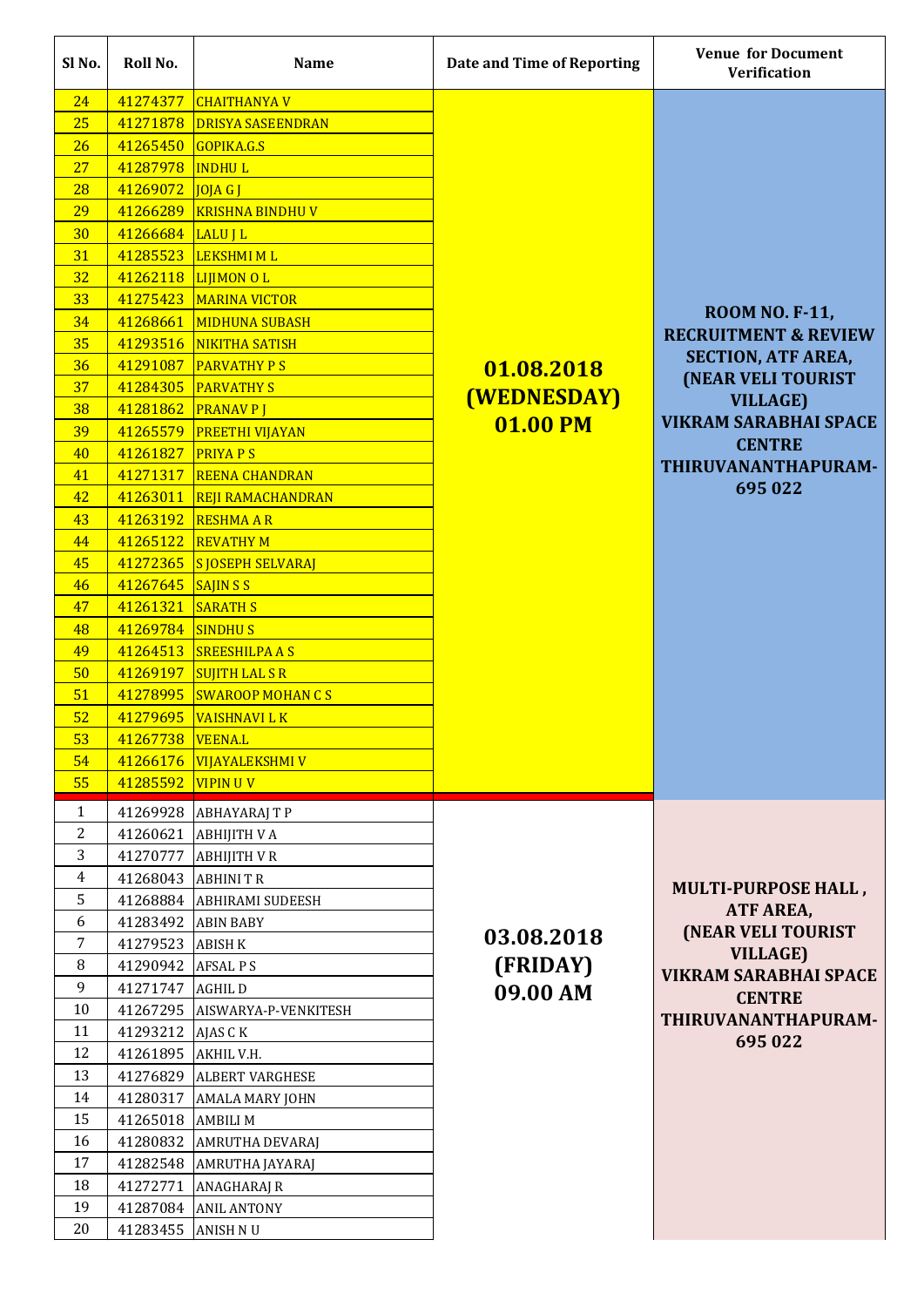| Sl No.   | Roll No.           | <b>Name</b>                      | Date and Time of Reporting | <b>Venue for Document</b><br><b>Verification</b> |
|----------|--------------------|----------------------------------|----------------------------|--------------------------------------------------|
| 21       | 41263348 ANJU BOSE |                                  |                            |                                                  |
| 22       | 41265255           | <b>ANJU RAJEEV T</b>             |                            |                                                  |
| 23       | 41264494           | <b>ANJUSHA ANAND</b>             |                            |                                                  |
| 24       | 41280759           | <b>ANN MARY B</b>                |                            |                                                  |
| 25       | 41267625           | ANOOJA A MANAYATH                |                            |                                                  |
| 26       |                    | 41260644 ANU ABRAHAM             |                            |                                                  |
| 27       |                    | 41277020 ANU P MENON             |                            |                                                  |
| 28       |                    | 41261635 ANWITHA.P               |                            |                                                  |
| 29       | 41263492           | <b>ARCHANAPS</b>                 |                            |                                                  |
| 30       |                    | 41285936 ARSHA MARIA ALEX        |                            |                                                  |
| 31       |                    | 41275754 ARUN CHANDRAN CHIRAKKAL |                            |                                                  |
| 32       | 41293290           | <b>ARYA MOL ET</b>               |                            |                                                  |
| 33       |                    | 42211243 ARYA NAVYA A V          |                            |                                                  |
| 34       |                    | 41290606 ARYA VIJAYAN K V        |                            |                                                  |
| 35       |                    | 41290678 ASIF ISMAIL             |                            |                                                  |
| 36       |                    | 41280455 ASWATHY CS              |                            |                                                  |
| 37       |                    | 41267094 ASWATHY KR              |                            | <b>MULTI-PURPOSE HALL,</b>                       |
| 38       |                    | 41271448 ASWIN NARAYANAN         |                            | ATF AREA,                                        |
| 39       | 41283442           | <b>ATHEESH B</b>                 |                            | <b>(NEAR VELI TOURIST)</b>                       |
| 40       | 41262196 ATHUL KR  |                                  | 03.08.2018                 | <b>VILLAGE)</b>                                  |
| 41       | 41288860           | <b>BABUV</b>                     | (FRIDAY)                   | <b>VIKRAM SARABHAI SPACE</b>                     |
| 42       | 41261153 BIBIN KR  |                                  | 09.00 AM                   | <b>CENTRE</b>                                    |
| 43       |                    | 41261023 BIBINMON E T            |                            | THIRUVANANTHAPURAM-                              |
| 44       |                    | 41260667   BIPIN LIJI P M        |                            | 695 022                                          |
| 45       |                    | 41284505 BONY JOHN               |                            |                                                  |
| 46       |                    | 41270163 C ANIL KUMAR            |                            |                                                  |
| 47       |                    | 41263924 DANISH KZ               |                            |                                                  |
| 48       | 41269719 DEEPAK M  |                                  |                            |                                                  |
| 49       |                    | 41267555 DEEPTHI A S             |                            |                                                  |
| 50       | 41273866 DEEPTHIM  |                                  |                            |                                                  |
| 51       |                    | 41283665 DENS DEVASSYKUTTY       |                            |                                                  |
| 52       |                    | 41278951 DHINKAR N R             |                            |                                                  |
| 53       | 41262927           | <b>DILNAM</b>                    |                            |                                                  |
| 54       | 41278390 DIPINKS   |                                  |                            |                                                  |
| 55       | 41270227           | <b>DON SUNNY ZACHARIAS</b>       |                            |                                                  |
| 56       |                    | 41262175   FAWAZ C M O           |                            |                                                  |
| 57       | 41266297           | <b>GARGI V NAIR</b>              |                            |                                                  |
| 58       |                    | 41260523 GAYATHRIS               |                            |                                                  |
| 59       |                    | 41289143 GEETHU JOSE             |                            |                                                  |
| 60       |                    | 41263790 GEETHUMJ                |                            |                                                  |
| 61       |                    | 41263834 GOKUL V GOPAL           |                            |                                                  |
| 62       |                    | 41265924 GRACE MATHEW            |                            |                                                  |
| 63       |                    | 41275845 GREESHMA M              |                            |                                                  |
| 64       | 41274278 HARIDEV C |                                  |                            |                                                  |
| 65       | 41290379           | <b>HELEN THOMAS</b>              |                            |                                                  |
| 66       |                    | 41291509 IBRAHIM HARSHAD K       |                            |                                                  |
| 67       |                    | 42221184 JACOB JISMON M C        |                            |                                                  |
| 68       |                    | 41261004 JEFFIN C PHILIP         |                            |                                                  |
| 69       |                    | 41261422 JESLIN GEORGE           |                            |                                                  |
| 70<br>71 |                    | 41270147 JISHNU RAJ              |                            |                                                  |
|          | 41276693           | <b>IISHO ANTONY P</b>            |                            |                                                  |
| 72       | 41282461           | <b>JITHIN DAS. K.V</b>           |                            |                                                  |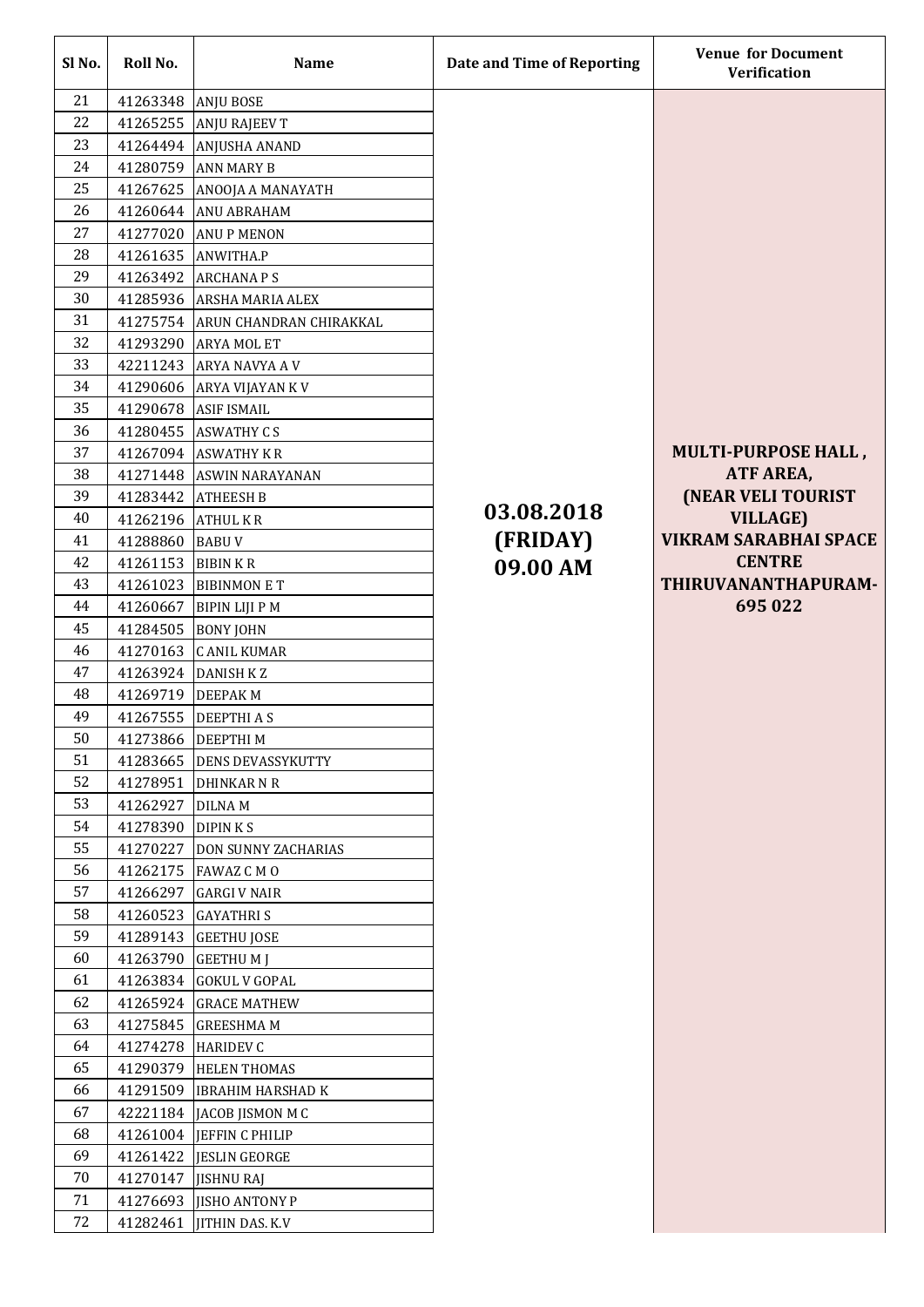| Sl No. | Roll No.            | <b>Name</b>                       | Date and Time of Reporting | <b>Venue for Document</b><br>Verification |
|--------|---------------------|-----------------------------------|----------------------------|-------------------------------------------|
| 73     |                     | 41267086 JITHU K CHANDRAN         |                            |                                           |
| 74     | 41263967            | JOJU C JOY                        |                            |                                           |
| 75     | 41266842            | <b>KNARYA</b>                     |                            |                                           |
| 76     | 41278141            | <b>KARTHIK R</b>                  |                            |                                           |
| 77     | 41272700 KIRAN K    |                                   |                            |                                           |
| 78     |                     | 41262838 KIRAN SETHUNATH A S      |                            |                                           |
| 79     | 41265217            | <b>KUMAR VIKAS</b>                |                            |                                           |
| 80     | 41266179            | KURIAKOSE MJ                      |                            |                                           |
| 81     |                     | 41261384   LIJO M JOHNY           |                            |                                           |
| 82     | 41261737            | <b>M S VIVEK</b>                  |                            |                                           |
| 83     | 41291829            | MANOJ M                           |                            |                                           |
| 84     | 41265352            | MANOJ MATHEW VATTAKOTTAYIL        |                            |                                           |
| 85     |                     | 41280026 MANUKUTTAN KS            |                            |                                           |
| 86     |                     | 41263376   MATHEWKUTTY MATHEW     |                            |                                           |
| 87     | 41261341            | <b>MEENUPV</b>                    |                            |                                           |
| 88     | 41282357            | MICHAEL JOY                       |                            | <b>MULTI-PURPOSE HALL,</b>                |
| 89     | 41291357            | MITHUN KOYILATH                   |                            | ATF AREA,                                 |
| 90     | 41288494            | MOHAMED JABIR C                   |                            | <b>(NEAR VELI TOURIST)</b>                |
| 91     | 41268399            | MOOLYA MOHAN                      | 03.08.2018                 | <b>VILLAGE)</b>                           |
| 92     | 41283009            | <b>MRUDULAKN</b>                  | (FRIDAY)                   | <b>VIKRAM SARABHAI SPACE</b>              |
| 93     | 41267472            | MUHAMMED SAFWAN P K               | 09.00 AM                   | <b>CENTRE</b>                             |
| 94     |                     | 41287814 MURSHID M                |                            | THIRUVANANTHAPURAM-                       |
| 95     | 41274081            | N M SIBILAL JYOTHI                |                            | 695 022                                   |
| 96     |                     | 41280893 NAMITA SURESH            |                            |                                           |
| 97     |                     | 41261708 NEERAJA VISWANATH        |                            |                                           |
| 98     |                     | 41281767 NEETHI BHASI             |                            |                                           |
| 99     | 41270869            | NEETHUMOL AC                      |                            |                                           |
| 100    |                     | 41283113 NICE RANI ZACHARIAS      |                            |                                           |
| 101    | 41266393            | NIDHI P                           |                            |                                           |
| 102    | 41276756 NIDHIL K   |                                   |                            |                                           |
| 103    |                     | 41272820   NIPUN CHANDRAN V M     |                            |                                           |
| 104    | 41289091            | <b>OLIPARAMBILL YAMBISH MOHAN</b> |                            |                                           |
| 105    | 41264063 P V SACHIN |                                   |                            |                                           |
| 106    | 41268668            | <b>PARVATHY NARAYANAN</b>         |                            |                                           |
| 107    |                     | 41262765 PARVATHY U               |                            |                                           |
| 108    | 41277431            | <b>PRADEEP P</b>                  |                            |                                           |
| 109    |                     | 41280088 PRAJEESH P               |                            |                                           |
| 110    | 41278040 PRANCY T   |                                   |                            |                                           |
| 111    |                     | 41282515 PRASOBH P                |                            |                                           |
| 112    | 41275746 PRINCE R   |                                   |                            |                                           |
| 113    | 41262907            | <b>RAGESH N M</b>                 |                            |                                           |
| 114    | 41279436 RAHUL N    |                                   |                            |                                           |
| 115    | 41283476            | <b>RAJESH VIJAYAN</b>             |                            |                                           |
| 116    | 41262493 RAKESH T   |                                   |                            |                                           |
| 117    |                     | 41261190 RAM VASANTH TM           |                            |                                           |
| 118    |                     | 41279273 RAVINDRAN P              |                            |                                           |
| 119    |                     | 41272810 RESHMA MOL TOMY          |                            |                                           |
| 120    |                     | 41272436 RESHMATS                 |                            |                                           |
| 121    |                     | 41269315 SAJI VARGHESE            |                            |                                           |
| 122    |                     | 41273951 SANDEEP ARAVIND          |                            |                                           |
| 123    | 41263233            | <b>SANDEEP KUMAR V</b>            |                            |                                           |
| 124    | 41274062            | <b>SANJANA V</b>                  |                            |                                           |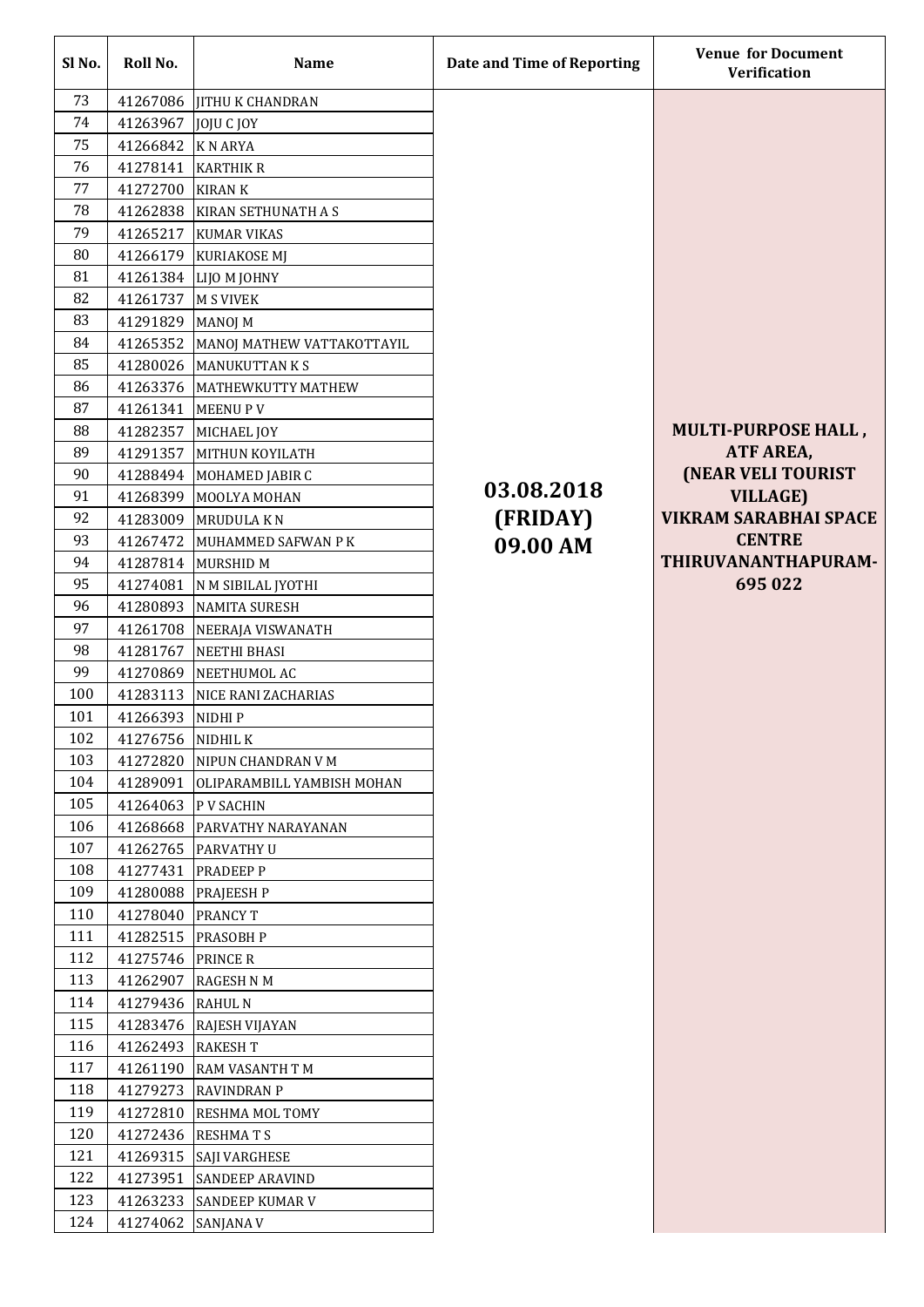| Sl No.          | Roll No. | <b>Name</b>                  | Date and Time of Reporting | <b>Venue for Document</b><br><b>Verification</b> |
|-----------------|----------|------------------------------|----------------------------|--------------------------------------------------|
| 125             | 42212500 | <b>SANJAY B</b>              |                            |                                                  |
| 126             | 41270762 | SANJEEV. P                   |                            |                                                  |
| 127             | 41269189 | SARITHA P.JAYARAM            |                            |                                                  |
| 128             | 41261727 | SATHYAJITH C                 |                            |                                                  |
| 129             | 41271455 | <b>SETHU RAVEENDRAN</b>      |                            |                                                  |
| 130             | 41260697 | SHEETHAL JOSEPH              |                            |                                                  |
| 131             | 41270043 | SHIYAS K S                   |                            |                                                  |
| 132             | 41267479 | <b>SHYAM B RAJ</b>           |                            |                                                  |
| 133             | 41261996 | <b>SHYAMAL KRISHNAN K</b>    |                            |                                                  |
| 134             | 41265232 | <b>SHYAMAMOLS</b>            |                            |                                                  |
| 135             | 41279598 | SHYAMJITH V P                |                            |                                                  |
| 136             | 41261370 | <b>SILPA PS</b>              |                            |                                                  |
| 137             | 42218115 | <b>SIMSON ANTONY KC</b>      |                            |                                                  |
| 138             | 41265189 | <b>SNEHAKV</b>               |                            |                                                  |
| 139             | 41283589 | <b>SNEHA MATHEW</b>          |                            | <b>MULTI-PURPOSE HALL,</b>                       |
| 140             | 41260670 | SOORAJ AR                    | 03.08.2018                 | ATF AREA,                                        |
| 141             | 41289568 | <b>SREEKUMAR M K</b>         |                            | <b>(NEAR VELI TOURIST</b>                        |
| 142             | 41267618 | <b>SREEVIDYA V</b>           | (FRIDAY)                   | <b>VILLAGE)</b>                                  |
| 143             | 41262448 | <b>SRUTHIB</b>               | 09.00 AM                   | <b>VIKRAM SARABHAI SPACE</b>                     |
| 144             | 41261634 | <b>SRUTHI MANOHARAN</b>      |                            | <b>CENTRE</b>                                    |
| 145             | 41274141 | <b>SRUTHY K BABU</b>         |                            | THIRUVANANTHAPURAM-                              |
| 146             | 49211709 | <b>SUJITH M</b>              |                            | 695 022                                          |
| 147             | 41264681 | <b>SUJITH RAJAN</b>          |                            |                                                  |
| 148             |          | 41288159 SUMI P JOHN         |                            |                                                  |
| 149             | 41263588 | <b>SUSMITHA G</b>            |                            |                                                  |
| 150             | 41276432 | <b>SWATHY P R</b>            |                            |                                                  |
| 151             | 41268245 | <b>SYAM KRISHNAN</b>         |                            |                                                  |
| 152             | 41286168 | TWINKLE MOOTHEDAN            |                            |                                                  |
| 153             | 41273147 | <b>VEENUS VENUGOPAL</b>      |                            |                                                  |
| 154             | 41266973 | <b>VIGNESH P B</b>           |                            |                                                  |
| 155             | 41260983 | <b>VIJUPC</b>                |                            |                                                  |
| 156             | 41270127 | <b>VINODKUMAR P</b>          |                            |                                                  |
| 157             | 41268888 | <b>VINU K WILSON</b>         |                            |                                                  |
| 158             | 41273229 | <b>VIPINA</b>                |                            |                                                  |
| 159             | 41266130 | VISAG.K.S                    |                            |                                                  |
| 160             | 41267080 | <b>VISHAL VIJAYAN</b>        |                            |                                                  |
| 161             | 41269033 | VISHNU GOVINDAN              |                            |                                                  |
| 162             | 41267624 | <b>VISMAYA CK</b>            |                            |                                                  |
| 163             | 41264674 | <b>VISWAS PM</b>             |                            |                                                  |
| 164             | 41279271 | <b>VYSAKH KV</b>             |                            |                                                  |
| 165             | 41268778 | YOOSAF N                     |                            |                                                  |
| $\mathbf{1}$    | 41142227 | <b>ABHILASH AISHWAL</b>      |                            |                                                  |
| $\overline{2}$  | 41181699 | <b>ABHINAV KUMAR BHATIA</b>  |                            |                                                  |
| $\overline{3}$  | 42005287 | <b>AISHWARYA BIVAB PADHI</b> |                            |                                                  |
| $\overline{4}$  | 42212237 | <b>AJAY KUMAR PANT</b>       |                            |                                                  |
| 5 <sub>5</sub>  | 46116068 | <b>AJIT KUMAR SINGH</b>      |                            |                                                  |
| 6               | 42014422 | <b>AIITH KUMARSS</b>         |                            |                                                  |
| $7\phantom{.0}$ | 42215600 | <b>AKHILESH KUMAR VERMA</b>  |                            |                                                  |
| 8               | 41141093 | <b>AKSHAY BUNDELA</b>        |                            |                                                  |
| 9               | 49009520 | <b>AKSHAY KUMAR VERMA</b>    |                            |                                                  |
| <b>10</b>       | 49006708 | <b>AKSHAY SINGH</b>          |                            |                                                  |
| <b>11</b>       | 41002913 | <b>AKSHAYA P</b>             |                            |                                                  |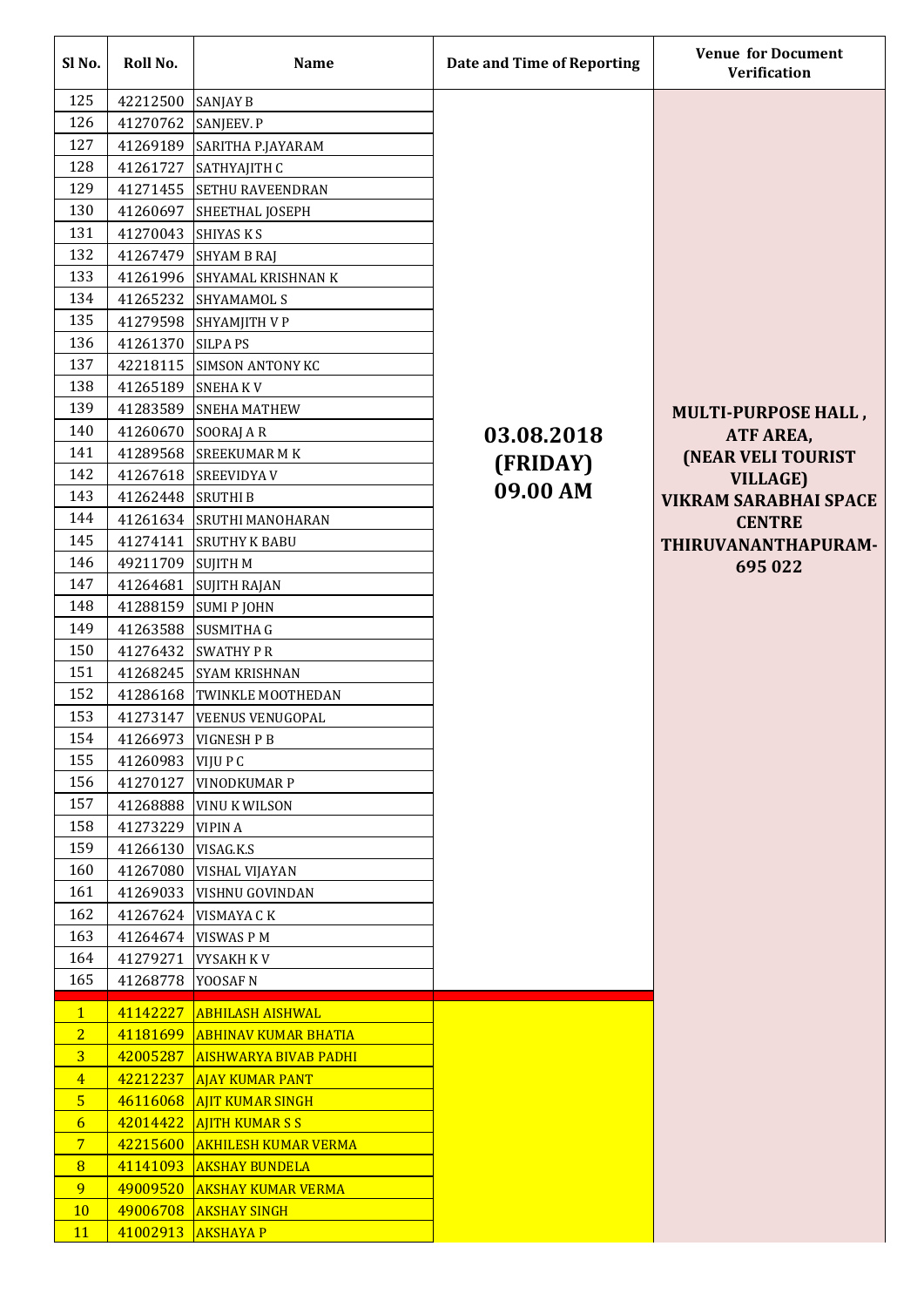| Sl No.    | Roll No.         | <b>Name</b>                       | Date and Time of Reporting | <b>Venue for Document</b><br><b>Verification</b> |
|-----------|------------------|-----------------------------------|----------------------------|--------------------------------------------------|
| <b>12</b> | 49212048         | <b>ALLU SUDHA RANI</b>            |                            |                                                  |
| 13        | 41112510         | <b>AMAN GUPTA</b>                 |                            |                                                  |
| 14        | 46112807         | <b>AMAN SAURABH</b>               |                            |                                                  |
| 15        | 46107861         | <b>ANAND RAJ</b>                  |                            |                                                  |
| <b>16</b> | 46105753         | <b>ANIL SAHOO</b>                 |                            |                                                  |
| <b>17</b> | 46108246         | <b>ANJALI KUMARI</b>              |                            |                                                  |
| <b>18</b> | 41262261         | <b>ANJALI TOM</b>                 |                            |                                                  |
| <b>19</b> | 41183608         | <b>ANKUSH ARORA</b>               |                            |                                                  |
| <b>20</b> | 42217727         | <b>ANSHUPRIYA BATRA</b>           |                            |                                                  |
| 21        | 42201249         | <b>ANUJ SHARMA</b>                |                            |                                                  |
| 22        | 46108634         | <b>ANURADHA DUTTA</b>             |                            |                                                  |
| 23        | 41288921         | <b>ANUSHARK</b>                   |                            |                                                  |
| 24        | 41007573         | <b>ARUL ALBERT WILLIAM A</b>      |                            |                                                  |
| 25        | 41184754         | <b>ASHISH ANAND</b>               |                            | <b>MULTI-PURPOSE HALL,</b>                       |
| 26        | 49007135         | <b>ASHISH SINGH</b>               | 03.08.2018                 | ATF AREA,                                        |
| <b>27</b> | 46118594         | <b>ASHUTOSH AMAR NANDAN</b>       |                            | (NEAR VELI TOURIST                               |
| 28        | 41183088         | <b>ASHUTOSH KUMAR MISHRA</b>      | <b>(FRIDAY)</b>            | <b>VILLAGE)</b>                                  |
| 29        | 42206947         | <b>ASHUTOSH SINGH GAUR</b>        | 01.00 PM                   | <b>VIKRAM SARABHAI SPACE</b>                     |
| 30        | 41273313         | <b>ATHUL NATH</b>                 |                            | <b>CENTRE</b>                                    |
| 31        | 46121759         | <b>AVISEK HAZRA</b>               |                            | THIRUVANANTHAPURAM-                              |
| 32        | 49211760         | <b>B SAI KISHORE</b>              |                            | 695 022                                          |
| 33        | 41000096         | <b>BARKATHUNNISHA A</b>           |                            |                                                  |
| 34        | 46110524         | <b>BEAUTY CHOWDHURY</b>           |                            |                                                  |
| 35        |                  | 46103587 BIPLAB KUMAR MAJHI       |                            |                                                  |
| 36        | 49205459         | <b>BOKDE YOGESH RAMCHANDRA</b>    |                            |                                                  |
| 37        | 42203170 CHANDAN |                                   |                            |                                                  |
| 38        |                  | 41002556 CHAVALI VINOD KUMAR      |                            |                                                  |
| 39        |                  | 42214764 DEEPAK KUMAR SHARAMA     |                            |                                                  |
| 40        | 42204378         | <b>DEEPAK PAHADIYA</b>            |                            |                                                  |
| 41        | 46117875         | <b>DEEPAK PRAKASH</b>             |                            |                                                  |
| 42        | 42213479         | <b>DEEPTI RAGHAV</b>              |                            |                                                  |
| 43        | 46100323         | <b>DHANANJOY GHOSH</b>            |                            |                                                  |
| 44        | 42214873         | <b>DHARM SINGH CHOUDHARY</b>      |                            |                                                  |
| 45        | 46121987         | <b>DILEEP KUMAR</b>               |                            |                                                  |
| 46        | 49220975         | <b>DUMPALA NEELACHALAM</b>        |                            |                                                  |
| 47        | 41264948         | <b>EDWINKT</b>                    |                            |                                                  |
| 48        | 46102465         | <b>FARHEEN BANU</b>               |                            |                                                  |
| 49        | 49211989         | <b>GAJULA VARUN</b>               |                            |                                                  |
| 50        | 49222142         | <b>GAJULA KRISHNA SAI</b>         |                            |                                                  |
| 51        | 46101439         | <b>GATI SATTAM MONDAL</b>         |                            |                                                  |
| 52        | 49205196         | <b>GAVVA RAMESH BABU</b>          |                            |                                                  |
| 53        | 46115074         | <b>GAYATRI MONDAL</b>             |                            |                                                  |
| 54        | 46100480         | <b>GEETA GOPE</b>                 |                            |                                                  |
| 55        | 42202288         | <b>GHAN SHYAM CHOUDHARY</b>       |                            |                                                  |
| 56        | 46117256         | <b>GOUTAM DEBNATH</b>             |                            |                                                  |
| 57        | 46112259         | <b>GUDDU KUMAR SINGH</b>          |                            |                                                  |
| 58        | 42217349         | <b>HARKESH GURJAR</b>             |                            |                                                  |
| 59        | 41273162         | <b>HRIDYA.P</b>                   |                            |                                                  |
| 60        |                  | 46119816 INDRAJEET SHARMA         |                            |                                                  |
| 61        |                  | 42000391 JANI BRIJESH MITESHKUMAR |                            |                                                  |
| 62        | 46118749         | <b>JAY KUMAR BHARTIYA</b>         |                            |                                                  |
| 63        | 46120739         | <b>JIAUL NADAB</b>                |                            |                                                  |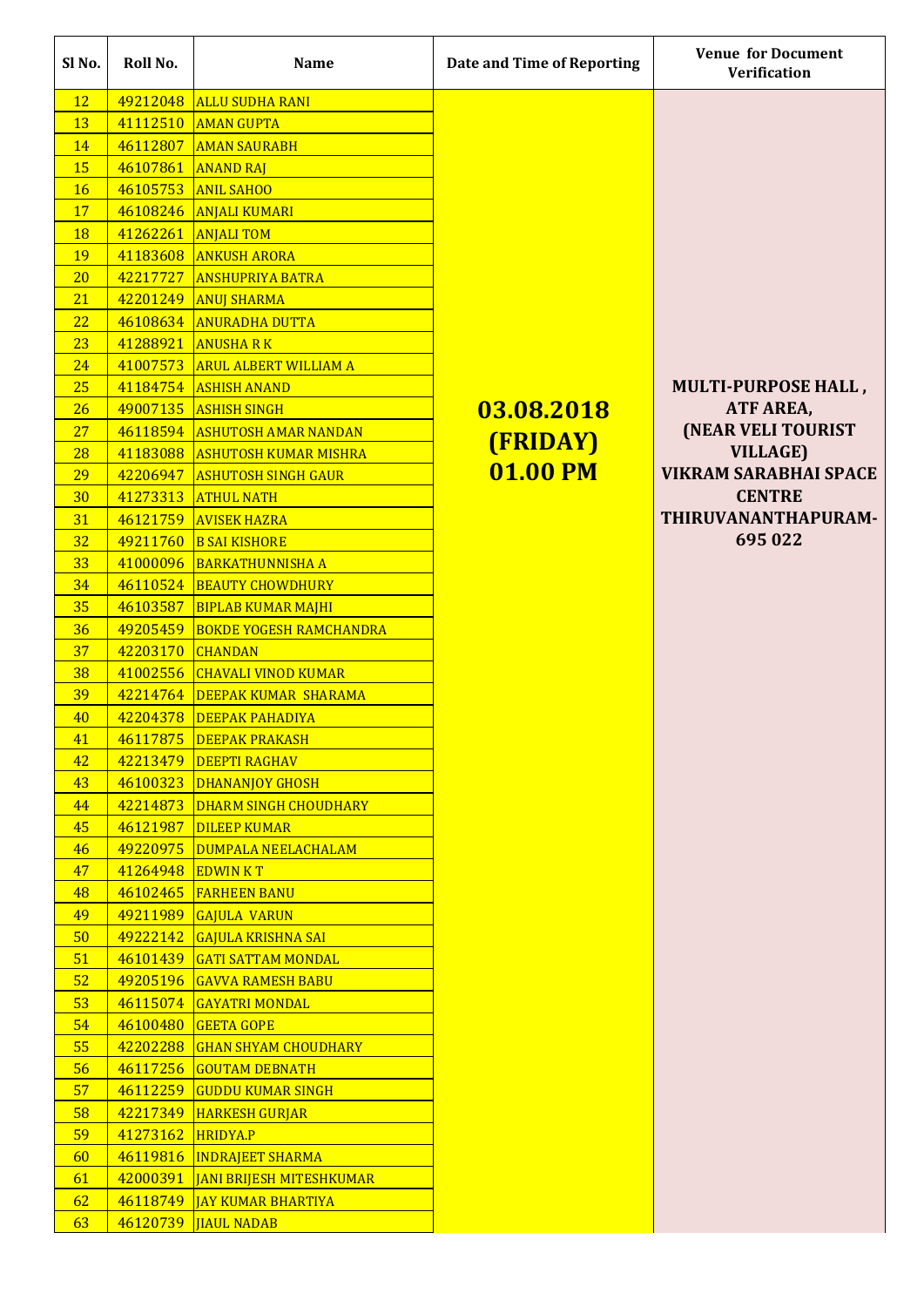| Sl No.     | Roll No.           | <b>Name</b>                       | Date and Time of Reporting | <b>Venue for Document</b><br><b>Verification</b> |
|------------|--------------------|-----------------------------------|----------------------------|--------------------------------------------------|
| 64         | 49207118           | <b>IS THOMAS K</b>                |                            |                                                  |
| 65         | 41262374           | <b>ISHNUP</b>                     |                            |                                                  |
| 66         | 42203340           | <b>IOGESH</b>                     |                            |                                                  |
| 67         | 42205621           | <b>JOSEPH JOHN</b>                |                            |                                                  |
| 68         | 41264061           | <b>KALAKK</b>                     |                            |                                                  |
| 69         | 41183591           | <b>KANHAV MULASI</b>              |                            |                                                  |
| 70         |                    | 46105904 KARAN KUMAR              |                            |                                                  |
| 71         | 42212633           | <b>KOUSHAL PRASAD</b>             |                            |                                                  |
| 72         | 41260336           | <b>KRISHNAP</b>                   |                            |                                                  |
| 73         | 46108987           | <b>KUNDAN KUMAR</b>               |                            |                                                  |
| 74         | 49201528           | <b>KURRA SAI CHARAN REDDY</b>     |                            |                                                  |
| 75         | 41276649           | <b>KURUP AMRUTHA UNNIKRISHNAN</b> |                            |                                                  |
| 76         | 42213213           | <b>LALIT KISHOR</b>               |                            | <b>MULTI-PURPOSE HALL,</b>                       |
| 77         | 41280810           | <b>LIJU RAVIN</b>                 |                            | ATF AREA,                                        |
| 78         | 42203599           | <b>M B PAWAN KUMAR</b>            |                            | <b>(NEAR VELI TOURIST)</b>                       |
| 79         | 42211884           | MAHENDAR SINGH GURJAR             | 03.08.2018                 | <b>VILLAGE)</b>                                  |
| 80         | 42210921           | <b>MAMTA YADAV</b>                | (FRIDAY)                   | <b>VIKRAM SARABHAI SPACE</b>                     |
| 81         | 42210473           | <b>MANI SHANKAR</b>               | 01.00 PM                   | <b>CENTRE</b>                                    |
| 82         | 46100054           | <b>MANIK CHAND KAMILYA</b>        |                            | THIRUVANANTHAPURAM-                              |
| 83         | 42202510           | <b>MANOJ KUMAR</b>                |                            | 695 022                                          |
| 84         | 49211257           | <b>MANOJ KUMAR BISWAL</b>         |                            |                                                  |
| 85         | 46112634           | MEGHASREE BHATTACHARYA            |                            |                                                  |
| 86         | 46122281           | <b>MONIKA BHARTI</b>              |                            |                                                  |
| 87         | 46110454 MURARI JI |                                   |                            |                                                  |
| 88         |                    | 41003052 MUTHUSELVAN M            |                            |                                                  |
| 89         | 49205562 N SHEKAR  |                                   |                            |                                                  |
| 90         | 41263035 NEHA DAS  |                                   |                            |                                                  |
| 91         |                    | 42214867 NEHA KUMARI              |                            |                                                  |
| 92         | 42218344           | NIKHIL DWIVEDI                    |                            |                                                  |
| 93         | 46111911           | NIKKEE PRIYA                      |                            |                                                  |
| 94         | 46122800           | NIRLIPTA SARKAR                   |                            |                                                  |
| 95         | 41264890 NISHA N   |                                   |                            |                                                  |
| 96         | 41000319 NITHYAV   |                                   |                            |                                                  |
| 97         | 46113453           | NITISH RANJAN                     |                            |                                                  |
| 98         | 46105088           | OM PRAKASH SAHOO                  |                            |                                                  |
| 99         | 49203989           | <b>PETTA GOWTHAM PRASAD</b>       |                            |                                                  |
| <b>100</b> | 49219840           | <b>POLUDASU BRAHMATHEJA</b>       |                            |                                                  |
| <b>101</b> | 41281213           | <b>PONGNANAMS</b>                 |                            |                                                  |
| <b>102</b> | 46120649           | <b>PRABHAKAR KUMAR SINHA</b>      |                            |                                                  |
| <b>103</b> | 46119405           | <b>PRABHAT KUMAR</b>              |                            |                                                  |
| <b>104</b> | 41287881           | <b>PRAJITH TP</b>                 |                            |                                                  |
| <b>105</b> | 41142288           | <b>PRAMILA KAITHWAS</b>           |                            |                                                  |
| <b>106</b> | 41276955           | <b>PRASULAT</b>                   |                            |                                                  |
| <b>107</b> | 46109787           | <b>PRIYANKA SAHA</b>              |                            |                                                  |
| <b>108</b> | 42201405           | <b>PUSHPA CHANDRA</b>             |                            |                                                  |
| <b>109</b> | 41003677           | $R$ AJA B                         |                            |                                                  |
| <b>110</b> | 41171779           | <b>RAJA BABU PODDAR</b>           |                            |                                                  |
| 111        |                    | 46100784 RAJAT MONDAL             |                            |                                                  |
| <b>112</b> |                    | 41276142 RAJENDRAPRASATH N        |                            |                                                  |
| <b>113</b> |                    | 46118753 RAKESH BEHERA            |                            |                                                  |
| 114        | 46101862           | <b>RAKESH RANJAN</b>              |                            |                                                  |
| <b>115</b> | 46118409           | <b>RANJAN CHATTOPADHYAY</b>       |                            |                                                  |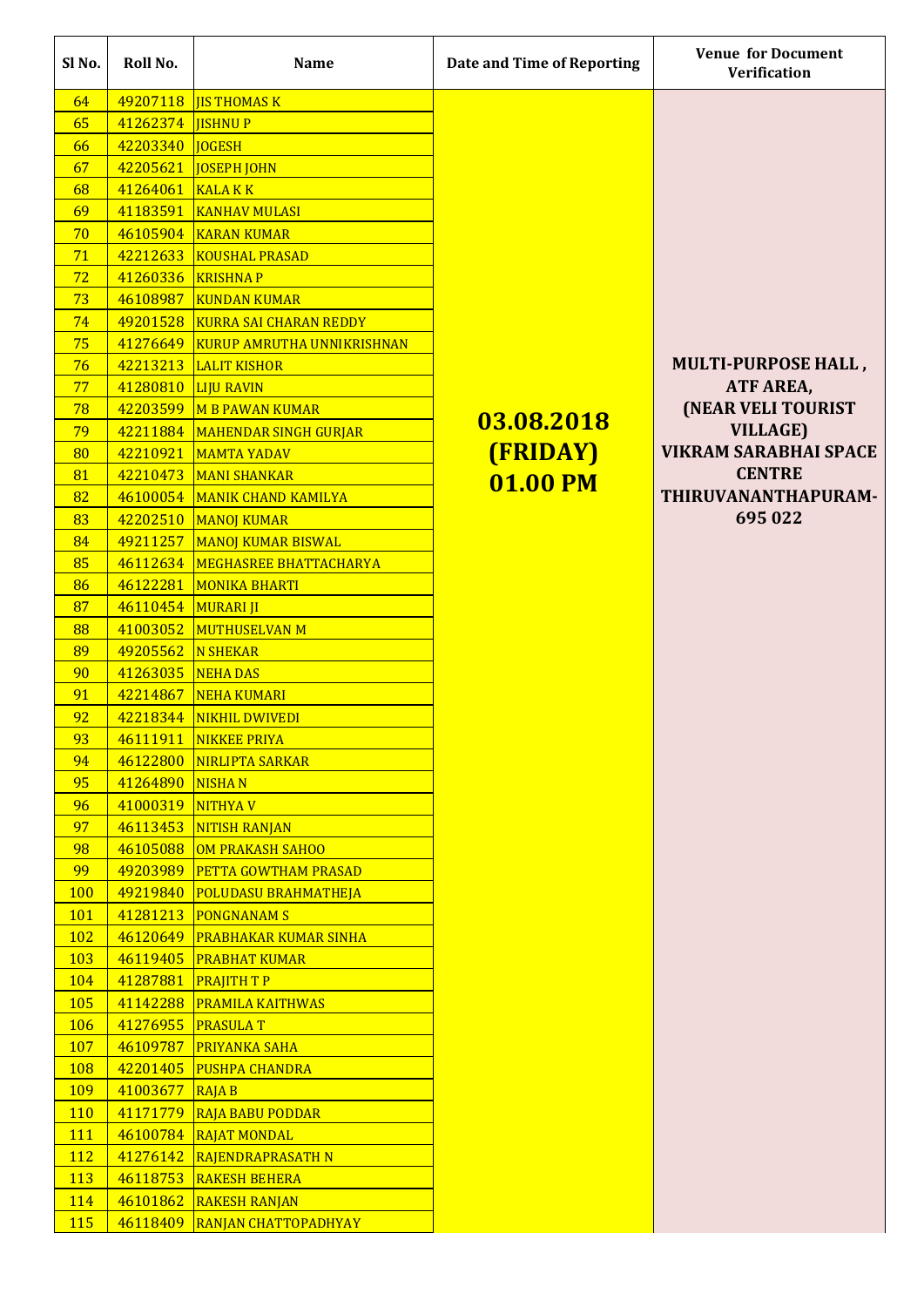| Sl No.     | Roll No.             | <b>Name</b>                                   | Date and Time of Reporting | <b>Venue for Document</b><br><b>Verification</b> |
|------------|----------------------|-----------------------------------------------|----------------------------|--------------------------------------------------|
| <b>116</b> | 42215095             | <b>RAVINDER KUMAR SARAN</b>                   |                            |                                                  |
| <b>117</b> | 49010013             | <b>RAVIRANJAN KUMAR MISHRA</b>                |                            |                                                  |
| <b>118</b> | 41112584             | <b>RISHI YADAV</b>                            |                            |                                                  |
| <b>119</b> | 41267662             | <b>RUBINA VINCY V</b>                         |                            |                                                  |
| <b>120</b> | 46110025             | <b>SAGAR KUMAR PANDA</b>                      |                            |                                                  |
| <b>121</b> | 49011589 SAHEER S    |                                               |                            |                                                  |
| <b>122</b> | 49010309             | <b>SANJAY KUMAR SINGH</b>                     |                            |                                                  |
| 123        | 46117434             | <b>SANJEEB KUMAR NAYAK</b>                    |                            |                                                  |
| 124        | 41275630             | <b>SARANYAK</b>                               |                            |                                                  |
| <b>125</b> | 41265246             | <b>SATHEESAN SK</b>                           |                            |                                                  |
| 126        | 49002535             | <b>SATISH KUMAR</b>                           |                            |                                                  |
| 127        | 46113931             | <b>SATYAJIT BEHERA</b>                        |                            | <b>MULTI-PURPOSE HALL,</b>                       |
| 128        | 46102115             | <b>SHAMBHU KUMAR SINGH</b>                    |                            | ATF AREA,                                        |
| <b>129</b> | 46119697             | <b>SHASHI KANT SHARMA</b>                     |                            | <b>(NEAR VELI TOURIST)</b>                       |
| <b>130</b> | 42212721             | <b>SHIVANSH</b>                               | 03.08.2018                 | <b>VILLAGE)</b>                                  |
| <b>131</b> | 42218551             | <b>SHIVANSHU</b>                              | (FRIDAY)                   | <b>VIKRAM SARABHAI SPACE</b>                     |
| <b>132</b> | 46108540             | <b>SHUBHAM</b>                                | 01.00 PM                   | <b>CENTRE</b>                                    |
| 133        | 41288746             | <b>SHUBHASREE K</b>                           |                            | THIRUVANANTHAPURAM-                              |
| 134        | 49006072             | <b>SHWETA SHREE</b>                           |                            | 695 022                                          |
| <b>135</b> |                      | 49202678 SINGA NAVEEN KUMAR                   |                            |                                                  |
| <b>136</b> | 41004734 SMITHAS     |                                               |                            |                                                  |
| <b>137</b> |                      | 46118266 SOUMYA MONDAL                        |                            |                                                  |
| <b>138</b> |                      | 46105899 SOUMYA ROY                           |                            |                                                  |
| <b>139</b> |                      | 46114761 SOURAV BISWAS                        |                            |                                                  |
| 140        | 41282730             | <b>SUBASH S M</b>                             |                            |                                                  |
| 141        | 46108148             | <b>SUBHASH KUMAR VERMA</b>                    |                            |                                                  |
| 142        | 49000867             | <b>SUBHASH SINGH</b>                          |                            |                                                  |
| 143        |                      | 46102086 SUBHOJIT BHAR                        |                            |                                                  |
| 144        |                      | 46101370 SUBIR GHOSH                          |                            |                                                  |
| 145        |                      | 46112184 SUDIP PARAMANYA                      |                            |                                                  |
| 146        |                      | 41000886 SUMENTHIRAN S                        |                            |                                                  |
| 147        | 42206602             | <b>SUMIT</b>                                  |                            |                                                  |
| 148        | 46112496 SUMIT NAG   |                                               |                            |                                                  |
| 149        | 46111936             | <b>SUMIT RANJAN</b>                           |                            |                                                  |
| 150        | 49211812             | <b>THALLA SURESH</b>                          |                            |                                                  |
| 151        | 45112002             | THANMAYI NIRANJAN                             |                            |                                                  |
| 152        | 46108983             | <b>TISHYA GUHA SARKAR</b>                     |                            |                                                  |
| 153        | 42218946             | <b>VAISHALI PANWAR</b>                        |                            |                                                  |
| 154        | 41269100             | <b>VIJAYAN V</b>                              |                            |                                                  |
| <b>155</b> | 41287760             | <b>VIJIS</b>                                  |                            |                                                  |
| 156        | 42211057             | <b>VIKAS KUMAR</b>                            |                            |                                                  |
| 157        | 42203779             | VIKAS KUMAR JHA                               |                            | <b>MULTI-PURPOSE HALL,</b>                       |
| 158        | 46100854             | <b>VIKASH KUMAR</b>                           |                            | ATF AREA,                                        |
| 159        | 42213504             | <b>VINEET KUMAR DHIMAN</b>                    | 03.08.2018                 | <b>(NEAR VELI TOURIST)</b>                       |
| <b>160</b> | 42214691             | <b>VINOD SINGH</b>                            |                            | <b>VILLAGE)</b><br><b>VIKRAM SARABHAI SPACE</b>  |
| 161        | 41263494             | <b>VISHNUK</b>                                | <b>(FRIDAY)</b>            | <b>CENTRE</b>                                    |
| 162<br>163 | 46107924<br>46108556 | <b>VISWAJIT KUMAR</b><br><b>VIVEK CHOUBEY</b> | 01.00 PM                   | THIRUVANANTHAPURAM-                              |
| 164        | 49002245             | <b>VIVEK VERMA</b>                            |                            | 695 022                                          |
| 165        | 41112371             |                                               |                            |                                                  |
|            |                      | <b>WASEEM AHMAD GANIE</b>                     |                            |                                                  |